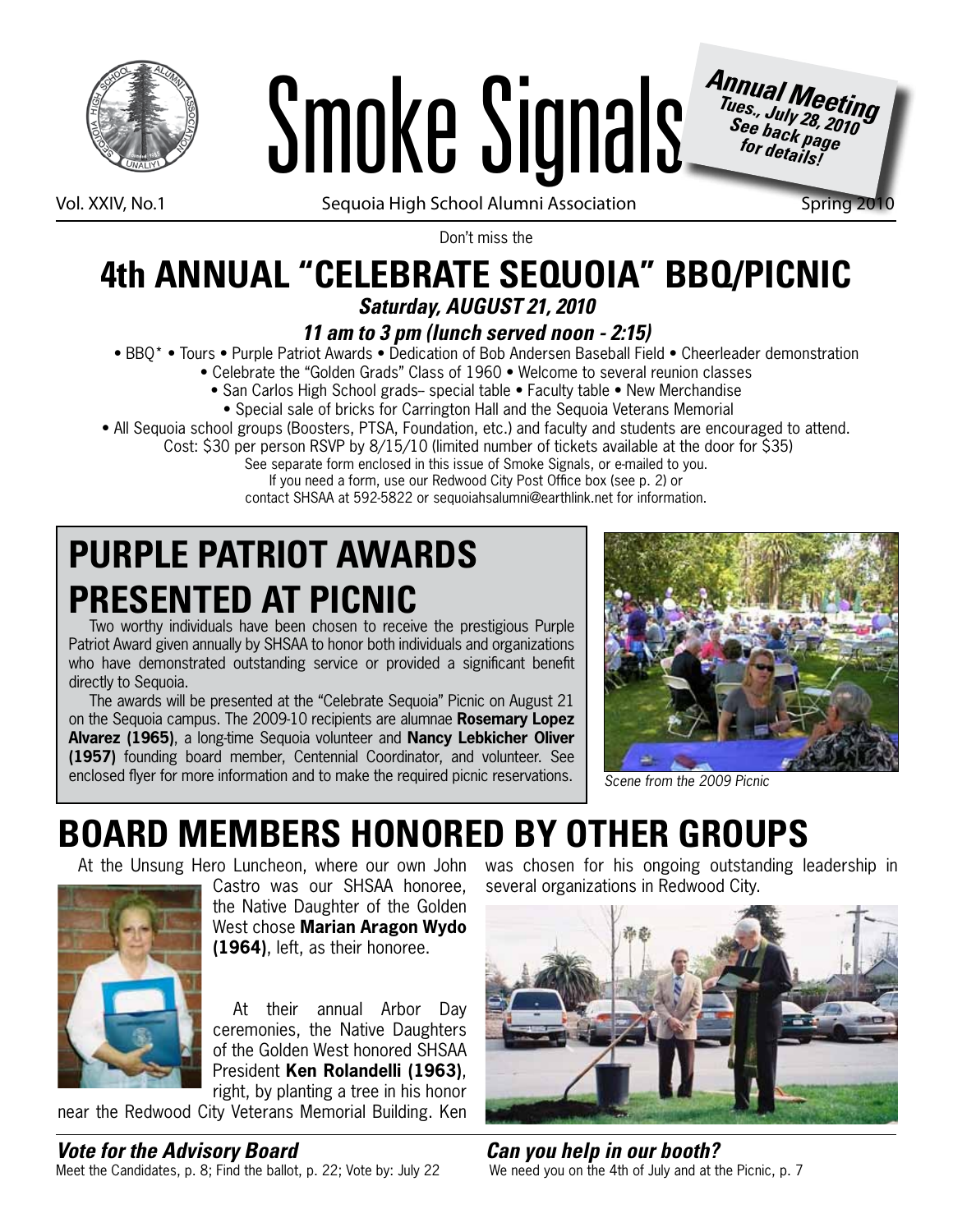# **PRESIDENT'S MESSAGE**

#### "BOB ANDERSEN FIELD" \$50,000+ FUND DRIVE AND DEDICATION CEREMONY

am delighted to report that the Sequoia High School baseball field will be officially named and dedicated, "Bob Andersen Field", this August 21, at the Alumni Association's fourth annual picnic. An ambitious and highly worthwhile fund raising drive accompanies this project.

First, I will impart some information about Bob Andersen. Bob Andersen is a member of the Sequoia Sports Hall of Fame, both as an athlete, graduating in 1941, and a coach. He is also a member of the San Jose State and San Mateo County Sports Hall of Fame. He was one of the most versatile coaches in Sequoia history with tenure at Sequoia between 1950 and 1980. His first love was baseball, which he coached to winning seasons, including a number of league championships, from 1951 to 1964. Five of his players went on to play professionally. He excelled in motivating players and was a wonderful role model for them.

Bob Andersen's success as a baseball coach would more than qualify him for the honor of having the baseball field named after him, but what he meant to the lives of the students he taught and coached transcends how many league championships his teams may have

#### Smoke Signals P.O. Box 2534, Redwood City, CA 94064 Alumni Board of Directors: Ken Rolandelli ('63) - President Leah Schmuck ('54) - Vice President Nancy Lebkicher Oliver ('57) - Recording Secretary Sally Coelho Newman ('56) & Marian Aragon Wydo ('64) - co-Treasurers Pat Schath Bernard ('44) - Administrative Secretary Ed Nordness ('51), Carolyn Abbott Livengood ('52), John Castro ('60), Jack Conklin ('62), Rosemary Filippi Fischer ('67) Smoke Signals, the publication for alumni of Sequoia and San Carlos high schools, is published by the Sequoia High School Alumni Association. It is mailed to every member of the Alumni Association and distributed to reunions and friends of Sequoia High School, Redwood City. Reach us by US Mail, by phone at 650/592-5822,

by e-mail at sequoiahsalumni@earthlink.net or online at www.SequoiaHSAlumniAssoc.org

POSTMASTER: Send address changes to: Smoke Signals, P.O. Box 2534, Redwood City, CA 94064 © 2010 Sequoia High School Alumni Association, All Rights Reserved. Reproduction without permission is prohibited. won or his high winning percentage. His mentoring and advice had a positive and lasting influence on the lives of many Sequoia students. He is a hero to many and many attribute his influence as a contributing factor to their success in life. Bob still resides in Redwood City and will be present for the momentous occasion that will take place on August 21.

The accompanying fundraising drive is like nothing the Alumni Association has ever attempted. Typically our projects have exclusively had something to do with a physical improvement benefiting Sequoia High School. While funds from this drive will of course be used for signage at the baseball field, they will also be used to benefit athletics at Sequoia by helping economically disadvantaged Sequoia athletes, providing uniforms and attendance at sport camps for years to come. Considering Bob Andersen's heart for kids, this effort seems most fitting.

Our goal is to raise \$56,000 over a one-year period. Whatever funds are raised during that time period will be used for the purposes I have described. Please help us meet this challenge associated with the legacy of Bob Andersen by making a donation to this fund. As of this writing, \$6,000 has already been raised. You can donate by writing a check payable to the Sequoia High School Alumni Association (SHSAA), P. O. Box 2534, Redwood City, CA 94064-2534, noting on the check and/or envelope, "Bob Andersen Field" Fund. You may also donate via Pay Pal on the Alumni Association's website at www.SequoiaHSAlumniAssoc.org, clicking on Merchandise which will take you to the Donation Opportunities page and utilizing the box entitled "Bob Andersen Field" Fund.

Another option would be to purchase a brick with an inscription for \$100, a tree with a plaque for \$1,000 or an engraved stone bench for \$3,000 for placement in the newly named "Inspiration Grove", a stand of Redwoods outside the Business wing of Sequoia and in close proximity to the baseball field. You can honor Bob Andersen for his inspiration and lasting influence on your life or any teacher, family member or friend who did the same. Please see the flier elsewhere in this newsletter for all of the details. (p. 7)

> In the Spirit of Sequoia, Ken Rolandelli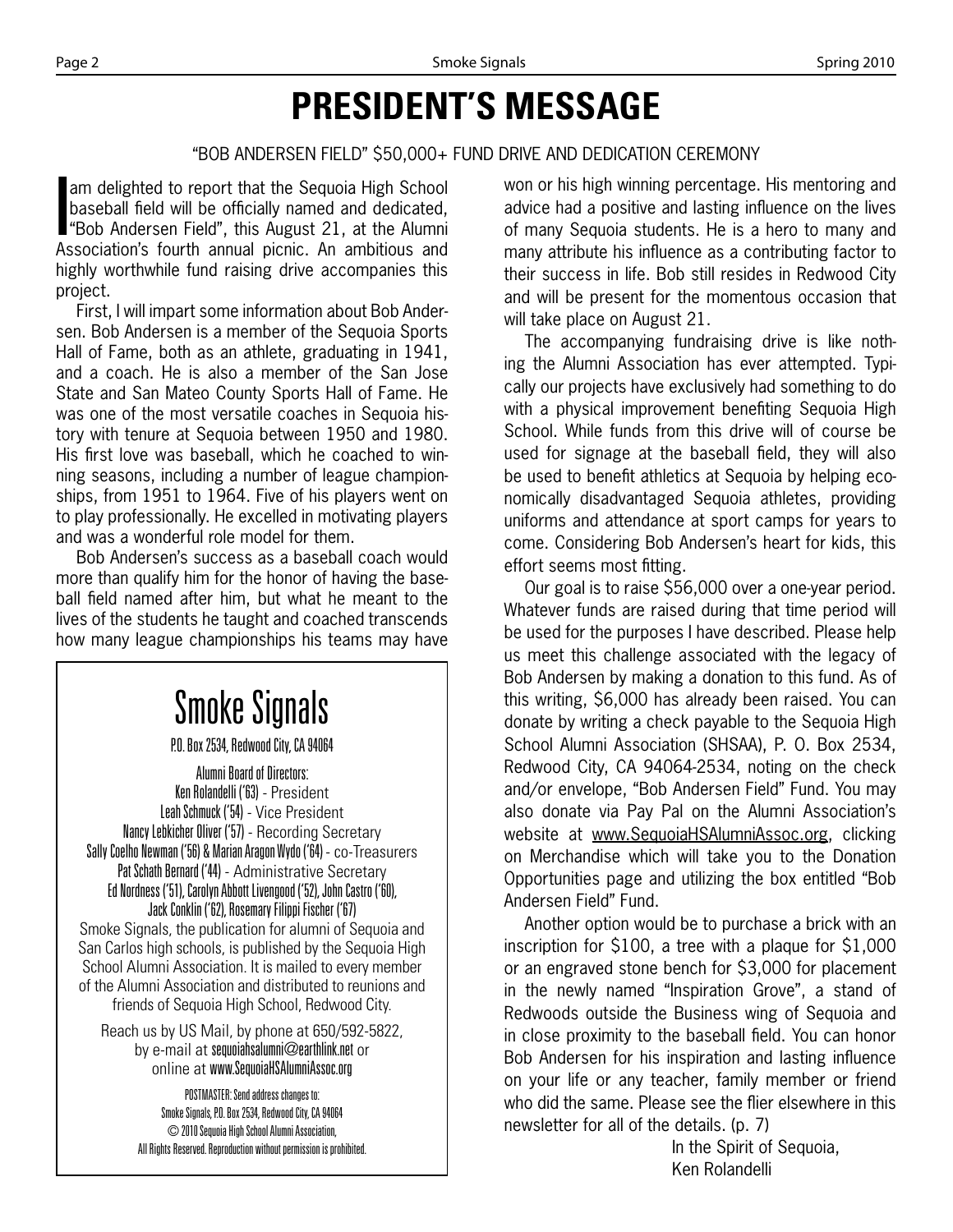# **OUR SEQUOIA HIGH SCHOOL ALUMNI ASSOCIATION UNSUNG HERO 2009**



John Castro (1960) was chosen as the Unsung Hero of the Sequoia High School Alumni Association for 2009. John is a talented gentleman who is active in many behind-the-scenes endeavors. John earned an AA degree from the College of San Mateo, then attended San Jose State before joining the California Army National Guard as a cook. He lives with his wife and daughters in San Francisco, where he pursued several different types of occupations. He has been a volunteer for Friends of The Urban Forest for twenty-seven of their twenty-eight-year-old history, planting and maintaining trees in the City. He loves opera with a passion, sings in a noted chorus, pursues family genealogy, and plays table tennis,

 Ever since he joined the Advisory Board of the Sequoia High School Alumni Association in 2005, John Castro has shown his enthusiasm for the events and projects of the organization. Recently retired , John has just completed his arborist's license, which will come in handy as he serves as chair of the Tea Garden Maintenance Committee, which meets mostly once a month to clean and spruce up the beautiful Japanese Tea Garden that is in the middle of the Sequoia High School Campus. He arranges the work parties that are held on a Saturday morning from about 8 am until 1 pm, where volunteers pull weeds, rake, and prune the plantings in the Tea Garden. (Anyone from the community who wishes to help is welcome! Contact John if you want to be on the list! See p. 18)

In addition to serving on the Board, John enjoys

helping at the Alumni booth at Redwood City's Fourth of July Festival, and at other venues. Although he drives down from San Francisco, he will arrive at the storage locker about 7 am to help load the merchandise into his car and then set up at the Festival. He also likes to take the Alumni merchandise to reunions so that attendees can purchase items. John has worked on five of his own Class of 1960 reunions.

 John often volunteers for other tasks. He is a sign painter, so when the Association needs signs for the Annual Picnic or the Hall of Fame events, he has made large banners and other signs to post on the campus. He is always thinking of many interesting suggestions for fundraising and other projects. If there is a need, John will try to fill it.

 For his enthusiastic support and willingness to "just be there," the Sequoia High School Alumni Association is proud to have chosen John Castro as our Unsung Hero of 2009.

| Inside this issue |
|-------------------|
|                   |
|                   |
|                   |
|                   |
|                   |
|                   |
|                   |
|                   |
|                   |
|                   |
|                   |
|                   |
|                   |
|                   |
|                   |
|                   |
|                   |
|                   |
|                   |
|                   |
|                   |
|                   |
|                   |
|                   |
|                   |
|                   |
|                   |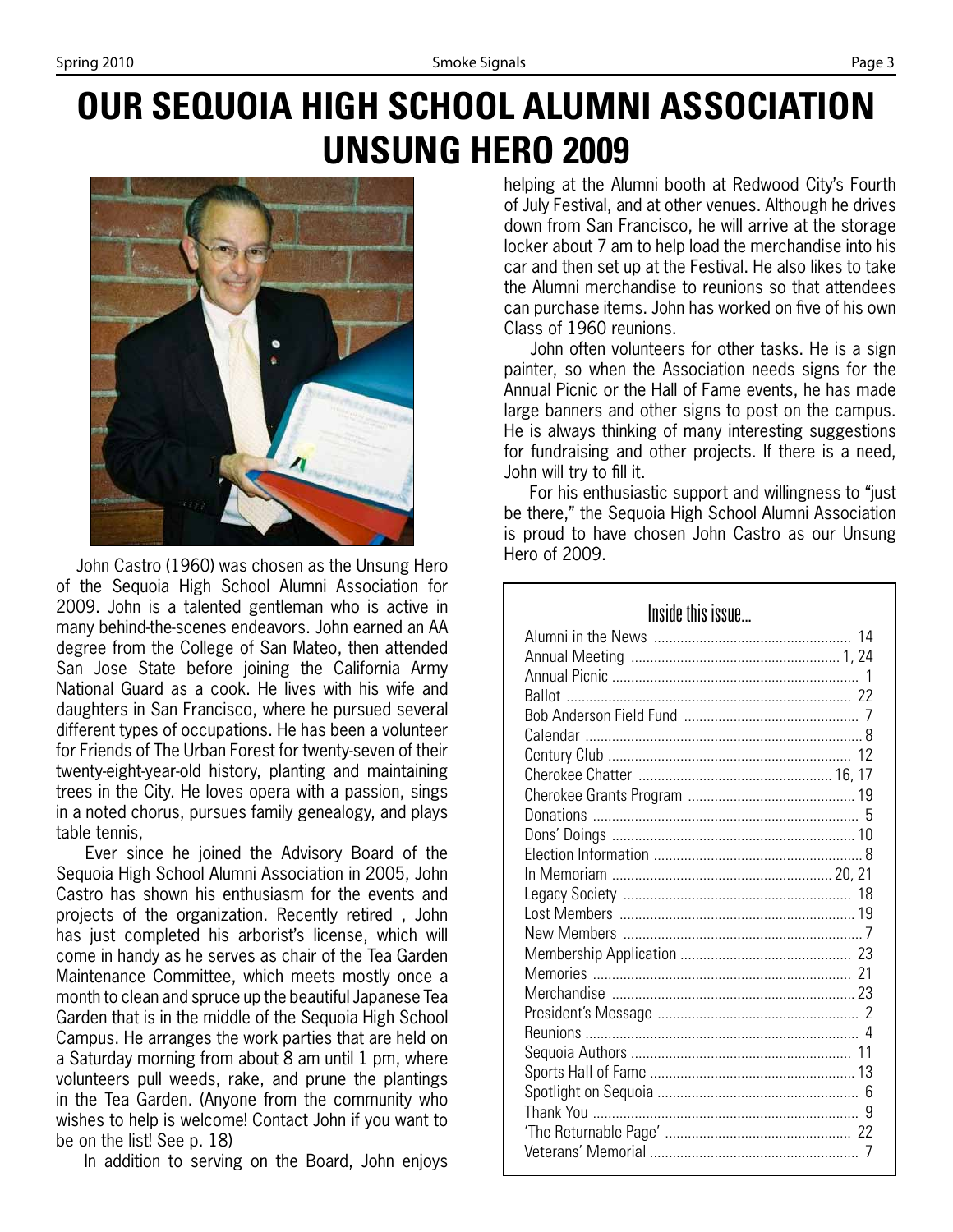### **Reunions**

Reunion chairmen: Please contact our Reunion Liaison, Pat Bernard, if you're planning a reunion for your class: (650) 366-1457 or e-mail <sequoiahsalumni@earthlink.net> or mail to: Sequoia Reunions, P.O. Box 2534, Redwood City, CA 94064-2534.

| <b>CLASS</b>                           | DATE                             | <b>PLACE</b>                                                                                  | CONTACT                                                                                                          |
|----------------------------------------|----------------------------------|-----------------------------------------------------------------------------------------------|------------------------------------------------------------------------------------------------------------------|
| <b>SEQUOIA HIGH SCHOOL</b>             |                                  |                                                                                               |                                                                                                                  |
| 1951 - 59th                            | Aug. 21                          | Annual Picnic at Seguoia                                                                      | Carole Francis Williams or classmatesemail@classmates.com                                                        |
| 1955 - 55th                            | October 2, 2010                  | Hiller Aviation museum.<br>San Carlos                                                         | posted on Classmates.com<br>Lee Gamma - Igamma1937@aol.com                                                       |
| 1960 - 50th                            | Aug. 20<br>Aug. 21<br>Aug. 22    | Harry's Hofbrau, RC<br>Campus tour; dinner at Waterfont (Pete's Harbor)<br>Picnic, Flood Park | Bonnie Patterson (650) 369-8786 bonniep42@hotmail.com<br>Sarah Viaggi (408) 723-4720 sarah_viaggi@sanjosemed.com |
| $1969 - 41st$                          | June 19                          | 10 am-Walk on Campus<br>Dinner at Harry's Hofbrau                                             | Jan Tarantino (650) 218-0766                                                                                     |
| <b>1970</b> - 40st                     | Aug. 21                          | Annual Picnic at Seguoia                                                                      | Denise Steele (530) 887-2264 decisteele@att.net                                                                  |
| 1975 - 35th                            | Sept. 17<br>Sept. 18<br>Sept. 19 | Campus tour; RC Concert<br>golf/shopping & evening dinner dance<br>Picnic & softball game     | Melodie Moore Nauman (262) 389-2811                                                                              |
| 1980 - 30th                            | Oct. 15<br>Oct. 16               | Waterfront Rest. (Pete's Harbor)<br>Campus tour; dinner at San Mateo Elks Club                | Linda Hirotsu Lydon (650) 364-8320 llydon@stanford.edu<br>Chrystal Murray Wellman (650) 400-9918                 |
| 1990 - 20th                            | July 24                          | Steelhead Brewery, Burlingame                                                                 | Nicole Stokes sequoiaclass1990@gmail.com<br>http://sequoia1990.sequoiaalumni.net                                 |
| Seguoia<br><b>Instrumental Reunion</b> | June 26.                         | Waterfront Rest. (Pete's Harbor)<br>5-12 p.m., \$45 (no tix at door)                          | Mari Okamura 41 Stoneman St., San Francisco, CA 94110                                                            |

#### **INSTRUMENTAL DEPARTMENT REUNION: ED HARRIS' CLASS-ES OF 1972-1978: "Celebrating the Ed Harris Years!"**

**June 26, 2010, at the Waterfront Restaurant (Pete's Harbor)** Mr. Harris was recently honored as part of the 'Big 3" powerhouse educators of the 1970s" Performing Arts Department, sharing honors with Jay Selby and the late Ray Doherty.

Tickets are \$45- note your grad year and instrument played (for the nametags) on your check. Food includes light appetizers followed by a dinner buffet of grilled salmon, chicken, and two vegetarian pastas, with salad, potatoes, bread, and dessert. A full no-host bar is available. And there will be music! ( If you are playing professionally and want us to include some of your music during the evening, send a CD or MP3 to Mari with your check. She'll get it back to you that night.) There is a website to download the white and purple albums, bicentennial album, and other taped concerts.

Memory Book entries are welcome. Topics: "What Positive Influences Did Dr. Harris Have in Your Life?" "Most Memorable Experience / Quote / Moment? "Favorite Music Activities?"

For more information, contact Lyn Pulliam at lyn.pulliam@sbcglobal.net or Jeff Filippi at jkfilippi@sbcglobal.net.

#### • • •

#### **1959 ALASKA TRIP CANCELED**

The Alaska trip planned by the Class of 1959 for Aug. 29 has been canceled. Not enough people signed up for the cruise.

#### • • • **SEQUOIA FOOTHILLS REUNION Noon on Saturday, September 18, 2010 Commodore Park, Lake Wildwood, Penn Valley, CA**

Cost is just \$20 per person. The catered BBQ (Tri-Tip sandwiches, beans, salad, & dessert) begins at 1 pm. Napkins, plates & utensils will be provided. Don't forget to bring your beverages and lawn chairs! Also, bring photos and other memorabilia to share.

Reservations must be in by Sept. 10, or Security will not let you in! This adults-only event (no pets allowed) is open to anyone who graduated from Sequoia, especially those who live in the Sierra foothills. For more information and directions, contact Beverly Green, P.O. Box 641, Meadow Vista, CA 95722, or call (530) 878-1821 or Patsy Webster (530) 432-5242.

#### **GIFTS TO THE SCHOOL FROM THE CLASS OF 1959**

 The 1959 Reunion Committee has made three gifts to Sequoia through the alumni association on behalf of The Class of 1959. The first is a \$3,000 donation for a bench to be placed near the Veterans' Memorial on campus that will have an engraving identifying the bench as being from our class on the occasion of its 50th reunion. Money beyond the cost of the bench itself will go toward Cherokee Grants, which help teachers fund supplies, field trips and special projects.

The second gift is a \$250 donation toward restoration of the Japanese Tea Garden. This gift is being made in the name of Leone Montague Rodriguez of the Class of 1960 for the help she gave to our class. Finally, a gift of \$250 is being made to the Sequoia Music Department. But that's not the real gift. Here's the story: When we decided to have

the class sing the Sequoia Hymn at our Saturday night event, an inquiry to the music department revealed that the hymn had not been sung in decades - and no one had copies. Luckily, the Alumni Association helped obtain a written score and also the words. With help from the Seattle Symphony, a CD was recorded. We sang the now-completed hymn at our reunion, led by classmate Ione Cheeseborough and many former members of Treble Clef. So the gift was the hymn, packaged as a CD and a completed written score given to Jane Woodman, music department head, and Bonnie Hansen, Sequoia principal. Besides performing it from time-to-time (we hope), they also plan to sell it through the Sequoia store to raise money for the music department. This gift was made in honor of our deceased classmates (listed on our website). So, for those in the Class of 1959 who have passed, the Sequoia hymn lives on.

-Steve Chell, president, Class of 1959

#### **MUSIC DEPARTMENT THANKS THE CLASS OF 1959**

Jane Woodman, Chair of Sequoia's Visual and Performing Arts Department writes: "It is with sincere gratitude that on behalf of the Sequoia Visual and Performing Arts Department I offer my appreciation and thanks for your recent \$250 donation to our music program. This was a wonderful gesture, and all of us truly appreciate it. It has been so nice to feel that our ties between current music students and teachers Continued on next page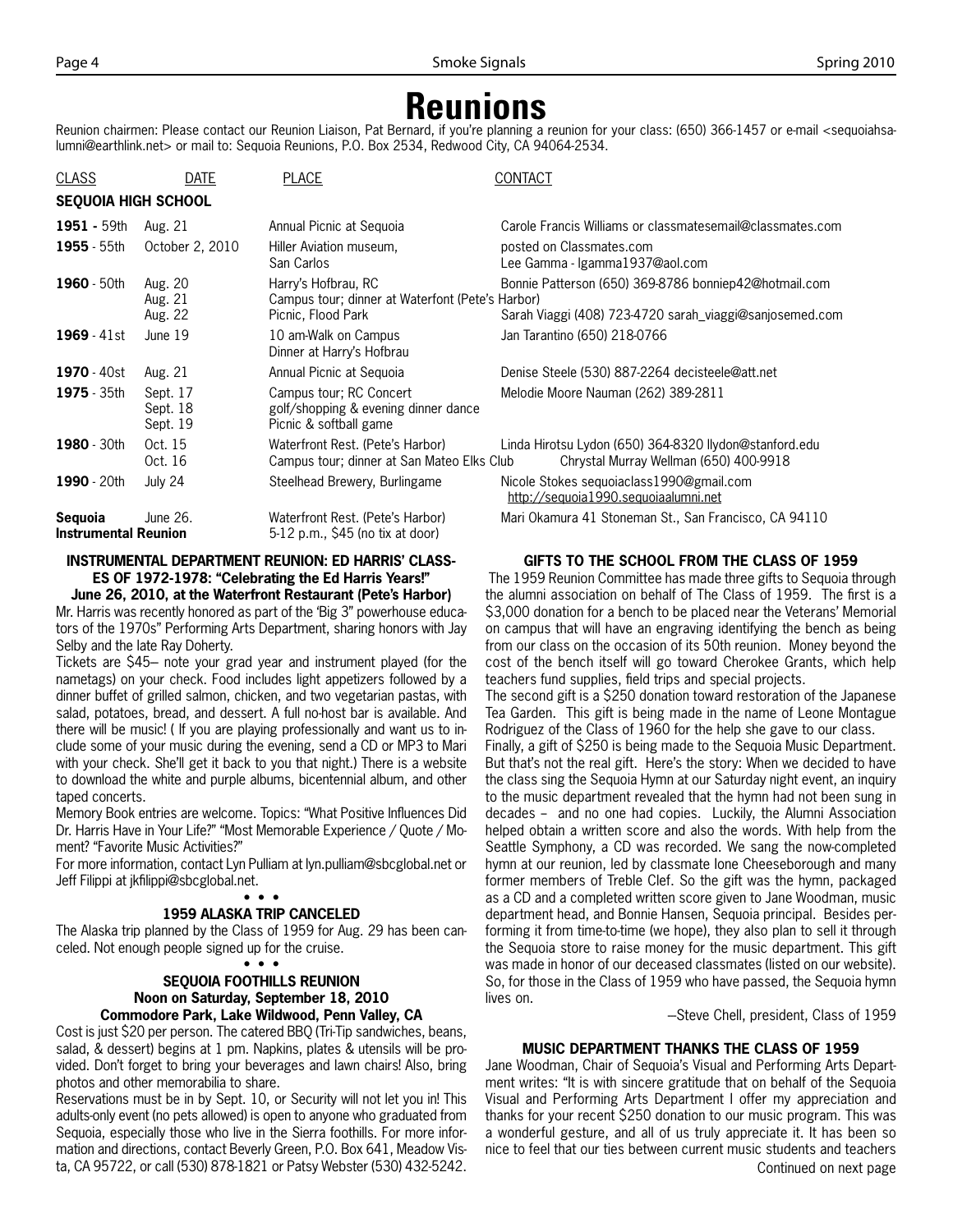#### Continued from previous page

and alums from the program have been strengthened, and we thank you for that opportunity as well. This donation will help us repair and purchase the equipment that we need in order to offer our students the best possible musical education. We truly appreciate your generosity and kindness to us this year....Thank you so very much again." Ms. Woodman invited alumni to the May concert. (Watch for more concert dates in the fall issue.)

#### *CORRECTIONS*

From the Fall, 2009 issue:

• Two typos listing Mary Meltzer (on pg. 9, New Members, and pg. 17,"Cherokee Chatter's Look at Me Now") should read **Mark**.

• Pg 16 - Richard Baiardo is 1965 and not 1956.

• Attending the picnic were former teachers... Ben STEFFENS (not Stephens). "Ben taught and was a counselor and was a vice principal at Sequoia from 1952-1977 (not 1957) - big difference."

## **ponations**

TEA GARDEN FUND:

November 15, 2009 - May 22, 2010

| Janet Padley Bonner                                    | 1943                                 |
|--------------------------------------------------------|--------------------------------------|
| Janet Nelson Fisher                                    | 1949                                 |
| Carole Kellogg Tanklage                                | 1949                                 |
| Yvonne Tucker Wagener                                  | 1949                                 |
| Patricia Putnam Lasserot                               | 1965                                 |
| Gayle Davies Jandrey                                   | 1965                                 |
| Class of 1959 Reunion Committee, in                    |                                      |
| honor of Leone Montague Rodriguez                      | 1960                                 |
| Nancy & Aaron Hallquist                                | Friend                               |
| SPIRIT OF THE SEAL SCHOLARSHIP FUND:                   |                                      |
| Nancy Lebkicher Oliver                                 | 1957                                 |
| <b>Ed Neves</b>                                        | 1962                                 |
| Gayle Davies Jandrey                                   | 1965                                 |
| <b>CHEROKEE GRANTS:</b>                                |                                      |
| Pat Schath Bernard                                     | 1944                                 |
| in memory of:                                          |                                      |
| Augustus "Aggie" Accurso                               | 1948.                                |
| <b>Ed Crossley</b>                                     | 1947.                                |
| and Anita Lares McManus                                | 1947                                 |
| <b>Tom Flores</b>                                      | 1961                                 |
| Nancy Beck Whitmore                                    | 1961                                 |
| <b>Cherril Bernard Landwehr</b>                        | 1969                                 |
| Clara Perez                                            | Friend of 1961                       |
| Linda Shinshiro                                        | Friend                               |
| <b>MUSIC DEPARTMENT:</b>                               |                                      |
| Class of 1959 Reunion Committee                        |                                      |
| in memory of their deceased classmates.                |                                      |
|                                                        |                                      |
| NATIVE AMERICAN LIBRARY BOOK FUND:                     |                                      |
| Sasha Michalski Yarborough                             | 1957                                 |
| TOM DEL SATRO SPORTS SCHOLARSHIP FUND:                 |                                      |
| Lovey Somer Del Sarto                                  | 1953,                                |
| in memory of::                                         |                                      |
| Lois Marozik Turner                                    | 1942                                 |
| Ruth E. Carson                                         | Friend of Family                     |
| Russ Kunkle<br>Dick Williamson                         | Friend of Family<br>Friend of Family |
| John Garibaldi                                         | Familv                               |
| Bob Roselli                                            | Friend of Family                     |
| <b>Emily Broderick</b>                                 | Friend of Family                     |
| Elizabeth Somer                                        | Friend of Family                     |
| Dick Thompson                                          |                                      |
|                                                        |                                      |
| Vern Anderson                                          | 1951<br>Friend                       |
| Dr. Bill Tevis                                         | Friend                               |
| Donations in Celebration of Lovey Del Sarto's Birthday |                                      |
| Lois Mancini                                           | Friend of Family                     |
| Rolla Del Sarto                                        | 1953                                 |

## **ADVERTISE!**

Help SHSAA offset the costs of printing and mailing *Smoke Signals*! You may now advertise your business in our newsletter.

There are some restictions, but most businesses can advertise. Business card size ads are \$50 per issue.

If you would like to let your fellow alumni know about your business (not travel, insurance, or credit card companies), send your business card, promotion or benefit for members, and a check for \$50 per issue, payable to "SHSAA-Ads" and mail to same at P. O. Box 2534, Redwood City, CA 94064-2534, or see the Returnable Page, on page 22 of this issue. Be sure to include your school and grad year!

SHSAA would like to thank all of the businesses that have already placed ads to help defray our newsletter expenses.

| Pat Bouharin                        | Friend        | Patricia Rowe Webster                                        | 1946           |
|-------------------------------------|---------------|--------------------------------------------------------------|----------------|
| Bob and Charon Greene               | Friend        | Yolanda Della-Costa Baldini                                  | 1947           |
| Dick and Nancy Chedester            | Friend        | William Janssen                                              | 1947           |
| Tim Goode Family                    | Friends       | Glenn Powell                                                 | 1947           |
| Mary Jane Dempsey                   | Friend        | Paul Leslie Barstow                                          | 1948           |
| Bob and Cathy Boicelli              | 1971, Friends | Robert Biagini                                               | Former Student |
| Jim and Dolores Centis              | Friends       | David Breithaupt, MD.                                        | 1948           |
| Dorothy Guarino                     | Friend        | Gloria Reiman Bygdnes                                        | 1948           |
| Bob and Barbara Venture             | Family        | Jerry Walsh                                                  | 1948           |
| <b>Eric and Elaine Raines</b>       | Friends       | Janet Nelson Fisher                                          | 1949           |
| <b>Tony Ramirez</b>                 | 1953          | Rosemarie Arnot Janssen                                      | 1949           |
| Carol Peterson Ramirez              | 1954          | Yvonne Tucker Wagenerer                                      | 1949           |
| Robert and Catherine Duggan Friends |               | Vicky Chevassus Wehr                                         | 1949           |
| <b>GENERAL FUND:</b>                |               | Barbara Gingher                                              | 1950           |
| Alan Bygdnes                        | 1946          | Marjorie Plumley Lipsky                                      | 1950           |
| & Gloria Rieman Bygdnes             | 1948          | Michael Miller                                               | 1950           |
| in memory of:                       |               | Robert Biagini                                               | 1951           |
| George William Lutke                | 1947          | Joy Bosso Biagini                                            | 1952           |
| & Mary Counihan Lutke               | 1948          | Joan Chapman Jani Minns                                      | 1952           |
| <b>Stan Cottrell</b>                | 1946          | <b>Clifford Brown</b>                                        | 1953           |
| Margie Plumley Lipsky               | 1950,         | Peter Pors                                                   | 1953           |
| in memory of:                       |               | Patricia Kerr Cooke                                          | 1954           |
|                                     | 1948          | Louise Haydock Miller                                        | 1954           |
| Augustus Accurso<br>Peter Pors      | 1953          | Carolyn Davis Cartwright                                     | 1955           |
| Dale Dawson                         | 1960          | Florence Martinez DeVaughn                                   | 1955           |
| <b>Ed Neves</b>                     | 1962          | Donald Peterson                                              | 1956           |
|                                     | 1965          | Wayne C. Marr                                                | 1956           |
| Gayle Davies, Jandrey               | 1970          | Louis Brusatori                                              | 1957           |
| David Johnson                       |               | Charles N. Erskine                                           | 1957           |
| SMOKE SIGNALS:                      |               | Ann Sarris Fine                                              | 1957           |
| Sam Peterson                        | 1950          | Sherryl Hopkins Wothke                                       | 1957           |
| <b>Richard Buell</b>                | 1952          | Guido Pastorino                                              | 1958           |
| Peter Pors                          | 1953          | Linda Warren Peterson                                        | 1958           |
| Nancy Lebkicher Oliver              | 1957          | Jim Bigelow                                                  | 1959           |
| Keith Bautista                      | 1958          | Dale Dawson                                                  | 1960           |
| 2009-2010 SPECIAL FUND:             |               | <b>Rolland Martin</b>                                        | 1961           |
|                                     |               | Gary Rieneke                                                 | 1961           |
| Victoria Parsons Jones              | 1932          | Patricia Nanry Sedlacek                                      | 1961           |
| Norman Estes                        | 1935          | Barbara Beckwith Walton                                      | 1961           |
| Gertrude M. Paul                    | 1936          | James Meskimen                                               | 1962           |
| John Dusel                          | 1938          | <b>Edward Neves</b>                                          | 1962           |
| Chester "Bud" Hefner                | 1940<br>1941  | James Rapoza                                                 | 1963           |
| Ray Jeffery                         |               | Gayle Davies Jandrey                                         | 1965           |
| June Eshbach Burbick                | 1942          | <b>Gene Merrell</b>                                          | 1965           |
| John E. Frost                       | 1942          | Georgett Esque Cummins                                       | 1966           |
| Patricia Johnson Nugent             | 1942          | Timothy D. Burkhart                                          | 1972           |
| Doris Sampson Rankine               | 1942          | Geraldine Kirchgatter,                                       | Friend         |
| Tudor Bogart &                      |               | Peter Newton                                                 | Former Faculty |
| Luise Guida Bogart                  | 1943          | Robert Kirchgatter                                           | Former Faculty |
| Pat Schath Bernard                  | 1944          |                                                              |                |
| <b>William Jenkins</b>              | 1944          | The Sequoia High School Alumni Association wishes to send    |                |
| James Murphy                        | 1944          | a big THANK YOU to all who have donated to our special pro-  |                |
| Margaret Rauch Warnke               | 1945          | grams. Anyone who wants to make additional donations, please |                |
| <b>Bill Bents</b>                   | 1946          | see "The Returnable Page" near the back of this issue, or go |                |
| Alan Bygdnes                        | 1946          | to sequoiahsalumniassoc.org and make a donation via PayPal.  |                |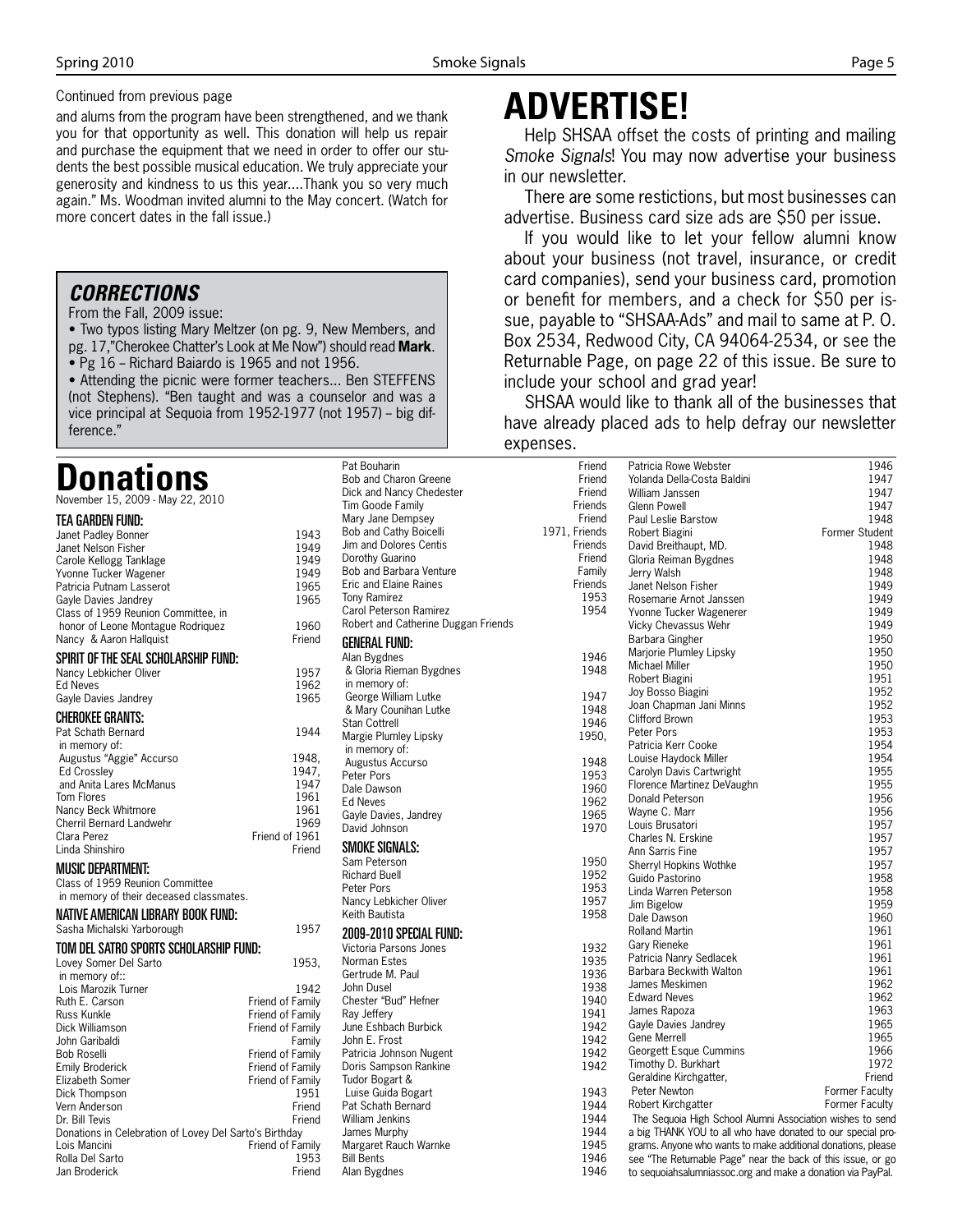# **Spotlight On Sequoia**

California's first video-equipped, two-way communicationscapable, 24-hour-monitored automated external defibrillator (AED) unit installed on a high school campus was placed at Sequoia's Terremere Field. Called the cardiac post, it was provided by the Sequoia Healthcare District, in collaboration with emergency responders including the Redwood City Fire Dept. and the County of San Mateo. It links a caller with an the 911 dispatch center and a has a defibrillator. There is a camera on top of the device. A number of faculty also took part in CPR training.

ALMOST 2000 STUDENTS auditioned for the California High School Honor Band and Sequoia freshman **Julia Pokorny** was chosen to represent Sequoia in this very prestigious group!

• • •

• • •

NEW AMERICAN COLLEGE FUND 2009-2010 RECIPIENT, Sindy is the first Sequoia English-as-a-Second Language student to earn the International Baccalaureate (IB) Diploma. IB classes are challenging, college level courses. To excel Sindy had to work twice as hard as native speakers. She did this by learning English in only six months, taking a full-load of demanding honors classes, including Theory of Knowledge and Environmental Systems, and earning a 3.87 GPA. At UCLA, she plans to study law. Her achievements extend beyond the classroom: she's raised awareness and funds for undocumented students, fed the homeless, led bilingual health presentations, and mentored other immigrant youth. In all, she has contributed over 400 hours of service to her community.

• • • SEQUOIA SENIOR **Clarisa Ontiveros** was chosen as Youth of the Year by the Boys and Girls Clubs of the Peninsula. Clarisa overcame learning gaps in her schooling to eventually take advanced honors classes at Sequoia. She attributes her success to a 12-year relationship with the Boys and Girls Clubs which instilled in her a commitment to education. She works part-time at the club, running the Success Maker program, which helps elementary school children learn to be better students.

SEQUOIA SENIOR **Sarah Ducker**, was the top recipient (\$10,000) of the Sequoia Awards, which recognizes outstanding volunteerism in the Redwood City community. In addition to numerous school and community programs, such as Key Club, Project Read, Girl Scouts, and feeding the homeless, Sarah volunteers many hours at her temple. She is in the Sequoia International Baccalaureate Programme. • • •

• • •

SEQUOIA QUARTERBACK **Frank Mems** was presented with the Kelly-Moore Paints "Coaches and Players of the

Week" award by the San Francisco 49ers in December. The awardees are coaches and players from the Bay Area who exemplify elements of a champion on and off the field. Winning players receive \$500 gift certificates from Kelly-Moore Paints to beautify their school.

• • •

SEQUOIA ARTISTS FEATURED IN GALLERY: In February, the Society of Western Artists (SWA) Gallery in Redwood City exhibited paintings and drawings, mixed media, and 3-dimensional art of the student-artists from Sequoia's International Baccalaureate Programme, 1A, Photography and Ceramics. A total of 61 pieces of outstanding work from 46 young artists were exhibited The Student-Artists were in the gallery after school to talk to visitors about their work and their future journey into the art world.

The SEQUOIA HIGH SCHOOL EDUCATION FOUNDATION (SHSEF) mission is to support student success at Sequoia High School by investing in projects and programs that will have a substantial impact on the school community. SHSEF is a nonprofit 501(c)(3) made up of dedicated parents, teachers, and community volunteers who believe in providing Sequoia students with the best education possible.

• • •

Your support will help fund programs that make Sequoia a great place for all students. Make your gift payable to SHSEF or contribute online through PayPal at our website http://www.sequoiahs.org/SHSEF. Mail to: SHS Education Foundation, 1201 Brewster Avenue, Redwood City, CA 94062. As a Sequoia Grad, please give your grad year!

• • •

SUPERINTENDENT RETIRES. After four decades in education, and the past seven years as Superintendent of the Sequoia Union High School District, **Pat Gemma** retires in June to spend more time with his aging father. During his term he hired four new high school principals, drafted a new vision statement that emphasizes expanding career technical education programs, helped pass two bond measure to fund construction projects, and reached out to local city leaders to build a positive reputation for the district. Mr. Gemma was named last year as Superintendent of the Year for Region 5 (which includes San Francisco and San Mateo Counties) by the Association of California School Administrators. • • •

NEW SUPERINTENDENT FOR SEQUOIA DISTRICT: Current assistant superintendent and business officer **James Lianides**, 56, was appointed as new superintendent when Pat Gemma retires on June 30. Since Mr. Gemma hired him in 2008, Mr. Lianides has had a high profile Continued on next page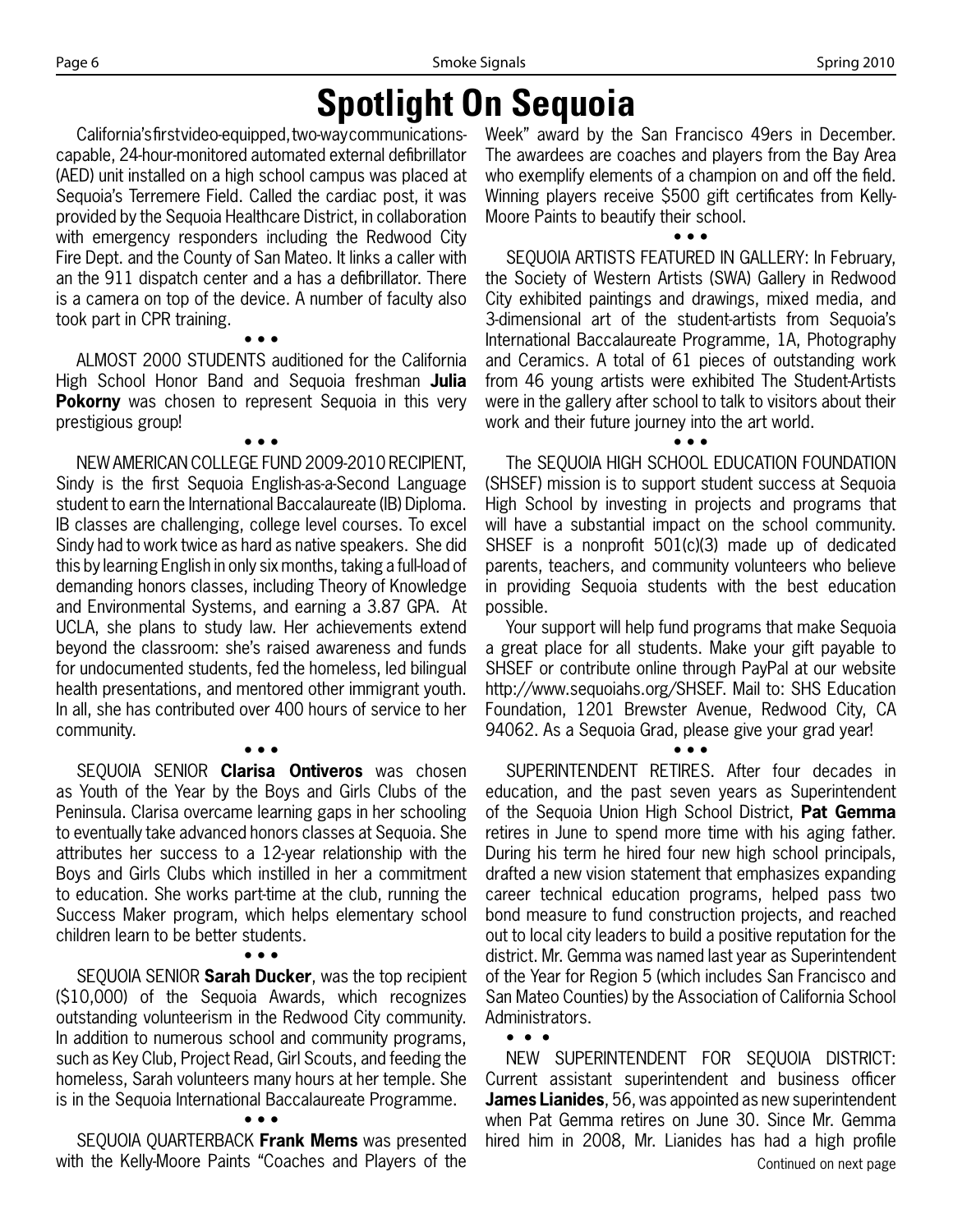# **Spotlight On Sequoia**

Continued from previous page

on many district issues, including the budget, capital projects on campuses, the career technical education initiative, making the district environmentally greener through recycling and composting initiatives, and dealing with charter schools.

Mr. Lianides, of Redwood City, is fluent in Spanishand holdsdegrees in Psychology, Educational Administration and a Ph.D. in "leadership for educational equity" from a joint program run by UC Berkeley and California State University. He headed schools in Mountain View and Half Moon Bay, Los Angeles, Los Angeles and Redwood City.

#### • • •

#### **Sequoia High School – "Tradition with Vision" Brick Campaign**

Sequoia Administrative Vice Principal **Ricardo Cooke** is raising money for Sequoia athletics by selling commemorative bricks to be installed outside the new gym. Each brick 8" by 4" brick holds three lines, with 18 characters per line, including spaces, dashes, periods, commas, etc. He recommends using all capital letters. Each donor will also receive a certificate of support and an invitation to the opening of the new gym.

To order a brick, fill out the three lines (18 character per line); also include your name, address, phone, e-mail. Send a check (\$75 per brick ordered) to: "Sequoia High School Athletics", Attn. Rick Cooke, 1201 Brewster Ave., Redwood City, CA 94062.

Forms and payment must be received by August 1, 2010. If you have questions, call Rick Cooke at (650) 369-1411 ext. 6286, or e-mail rcooke@seq.org .

Mr. Cooke says,"Perhaps buildings and people have changed at Sequoia High School, but the spirit of Unaliyi has and will always endure. This is a place of friends and we certainly invite you to be a part of the spirit that is today's Sequoia High School. We hope to see you soon at future games and school functions."

### **New Members** *(November 4, 2009 - May 27, 2010)*

### *Sequoia*

# **"BOB ANDERSEN FIELD" FUND**

*(see President's Message, p. 2)*

Bob Andersen Field is being dedicated on Aug. 21, 2010 at the Sequoia High School Alumni Association's fourth annual picnic. An ambitious and highly worthwhile fundraising drive accompanies this project. Is there a teacher you would like to thank for their inspiration and encouragement, who had a positive and lasting influence on your life? We ask you to honor Bob Andersen or any teacher, family member, or friend (they need not have attended or taught at Sequoia). We are accepting tax-deductible donations in any amount, or you can purchase bricks, trees or engraved benches for placement in Inspiration Grove, a stand of redwoods outside the Business wing of Sequoia, off the student parking lot, and in close proximity to the baseball field.

- A \$100 donation will purchase a brick naming the honoree and donor.
- A \$1,000 donation will purchase a tree that will feature a plaque naming the honoree and donor.
- A \$3,000 donation will purchase an engraved stone bench that will name the honoree and donor.

#### **YOU MAY HONOR ANYONE YOU WISH ON THE BRICK, TREE OR BENCH, WHETHER OR NOT THEY TAUGHT AT OR ATTENDED SEQUOIA.**

To purchase a brick, tree or bench, please PRINT your 3-line wording, 20 characters per line (remember to count spaces, commas, periods, etc. as a character). Include your name, address phone, and e-mail along with your check for \$100, \$1,000 or \$3,000; Please make all checks payable to: SHSAA Please note on your check that your donation is for the Bob Andersen Field fundraiser. Tax-deductible donations should be sent to: Sequoia High School Alumni Association, P. O. Box 2534, Redwood City, CA 94064-2534 IF YOU HAVE ANY QUESTIONS, PLEASE CONTACT Dee Eva at 650- 368-4800 E-mail: dee@deeeva.com

# **HELP at the Alumni Booth**

We need YOUR help at our merchandise booth! Can you be there on July 4 at the Festival in downtown Redwood City?

Can you give an hour to help in the booth at the August 21 BBQ?

Please contact SHSAA at 650-592-5822 or at sequoiahsalumni@earthlink.net, and let us know when we can put you on the schedule!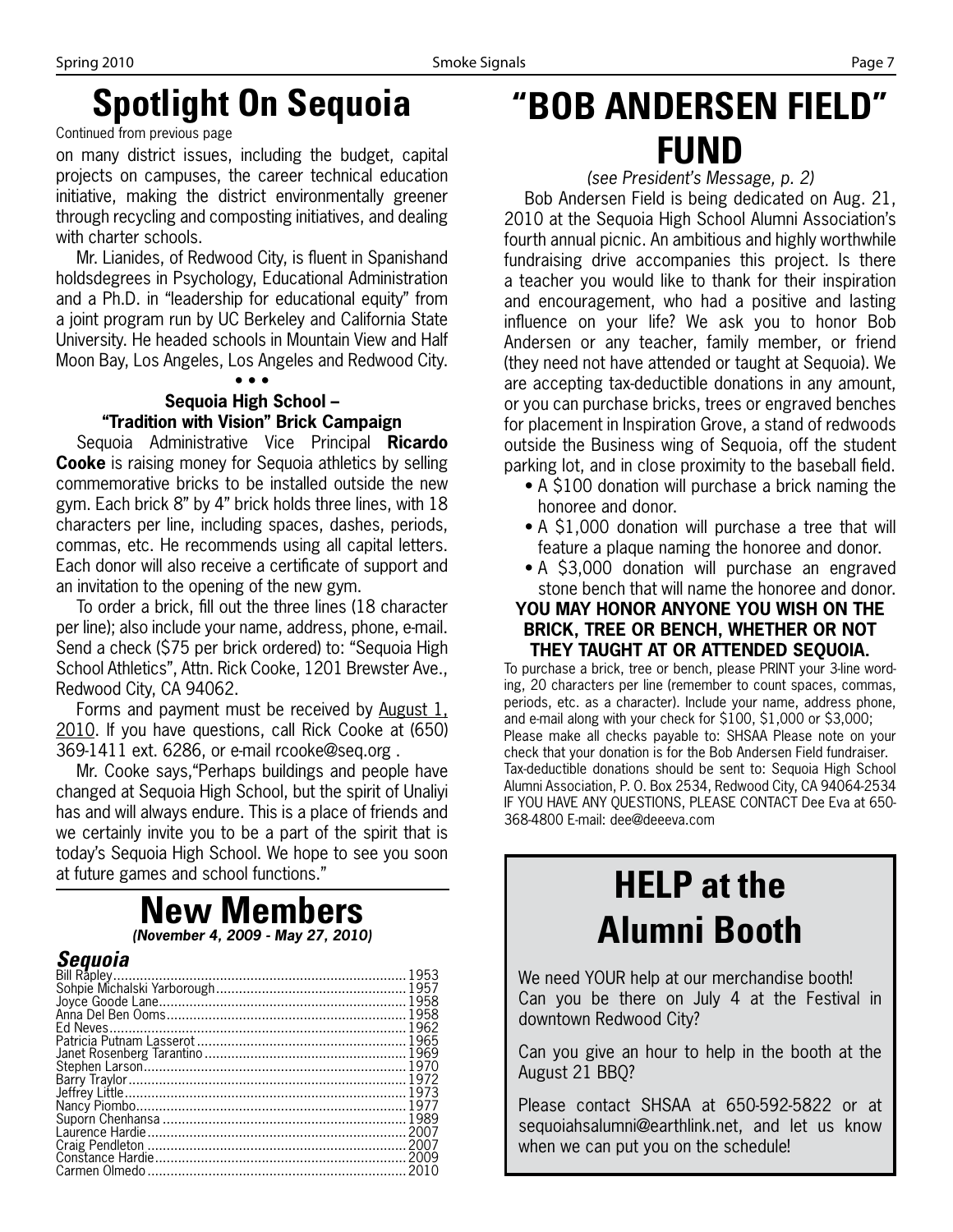# **MEET THE CANDIDATES**

*The Nominating Committee has proposed the following people to be elected to the SHSAA Board of Directors for a two-year term. (The Board has 11 positions. Five members are elected in odd years, and six are elected in even years) The ballot is on the Returnable Page, on p. 22. Deadline to return ballots is July 22.*

**Pat Schath Bernard (1944)** has served on the Board for several terms. She is the Reunion Liaison and the Administrative Secretary. She also serves on the Cherokee Grants committee, assists the Membership Chairman and keeps track of donations, as well as members who are deceased, lost, etc. She has lived in Redwood City since 1929. All her children and three grandchildren graduated from Sequoia.

**John Castro (1960)** has served on the Board for over four years. He has enjoyed helping at the SHSAA booth the past several years at the Fourth of July parade. John serves as chair of the Tea Garden Maintenance Committee, planning the many cleanup days in the garden. Although recently retired, John just obtained his arborist's license.

**Carolyn Abbott Livengood, (1952)** is in the San Mateo County Women's Hall of Fame, and has received several other community honors. She writes two informative columns per week for the San Mateo County Times. Carolyn is a retired U.S. Coast Guard Auxiliary member and former commander. A very active community volunteer, Carolyn also has served on the Board for several years and volunteers at various Sequoia fundraisers, individually helping raise money for Sequoia via her columns or networking.

**Nancy Lebkicher Oliver, (1957),** founding secretary of the Association, has been on the Board from the beginning of the organization in 1985. She has served in various capacities, including Centennial Coordinator, President, Membership Chairman, Editor for Smoke Signals, Secretary, Mailing Chairman, Cherokee Grants Committee, etc. Both of her children graduated from Sequoia. She is active in several other community groups and is an advocate of historic preservation.

**Ken Rolandelli (1963)** has been actively involved since 1985 and has contributed a great deal to the success of the Sequoia High School Alumni Association. In his ninth term on the Board, he currently serves as President His many leadership skills have been demonstrated over the years, especially by chairing such projects as listing Sequoia High School on the National Register, the grants committee, the committee that ultimately resulted in an amicable resolution of the "Cherokee Mascot" controversy, and the effort for the installation of bronze plaques with descriptive information marking the location of notable trees and campus features.

**Marian Aragon Wydo (1964)** has been a member since 1991 and has worked on several committees over the years. Serving on the Board since 2008, she is currently on the Picnic Committee. A stained glass artist, she helped create some of the windows in the display cabinets in Carrington Hall's lobby. Since retiring from the San Mateo County Sheriff's Office, she is active several local community groups.

# **Calendar**

*Check with our web site for updates: www.SequoiaHSAlumniAssoc.org*

#### *June*

- 19 1969 REUNION \*\* 26 - INSTRUMENTAL DEPT. REUNION \*\*
- 29 SHSAA Board Meeting \*

#### *July*

- 4 Booth at RC 4th of July Festival (see p. 7)
- 22 **Deadline for ballots** to SHSAA (see p. 22)
- 24 1990 REUNION \*\*
- 27 SHSAA ANNUAL MEETING (6 p.m.-see pp. 1 & 24) - SHSAA Board Meeting \*

#### *August*

- 1 Deadline to order bricks for the gym (see p. 7)
- 20-22 1960 REUNION \*\*
- 21 1951 REUNION \*\*
- 21 ANNUAL PICNIC (see p. 1 & flyer)

```
24 - SHSAA Board Meeting *
September
17-19 - 1975 REUNION **
18 - FOOTHILLS REUNION **
28 - SHSAA Board Meeting *
October
2 - 1955 REUNION **
9 - SPORTS HALL OF FAME BANQUET (see p. 13)
15-16 - 1980 REUNION ** 
26 - SHSAA Board Meeting *
November
23 - SHSAA Board Meeting *
December
no Board meeting
```
\* Sequoia High School Alumni Association meetings are held on the fourth Tues. of each month (except December) at the Sequoia District Board Room, 480 James Ave., Redwood City, at 7:00 PM. All SHSAA members are welcome to attend. (Always double check with SHSAA beforehand, (650) 592-5822, or e-mail: sequoiahsalumni@earthlink.net , as changes sometimes occur.) \*\* See details, REUNIONS, p. 4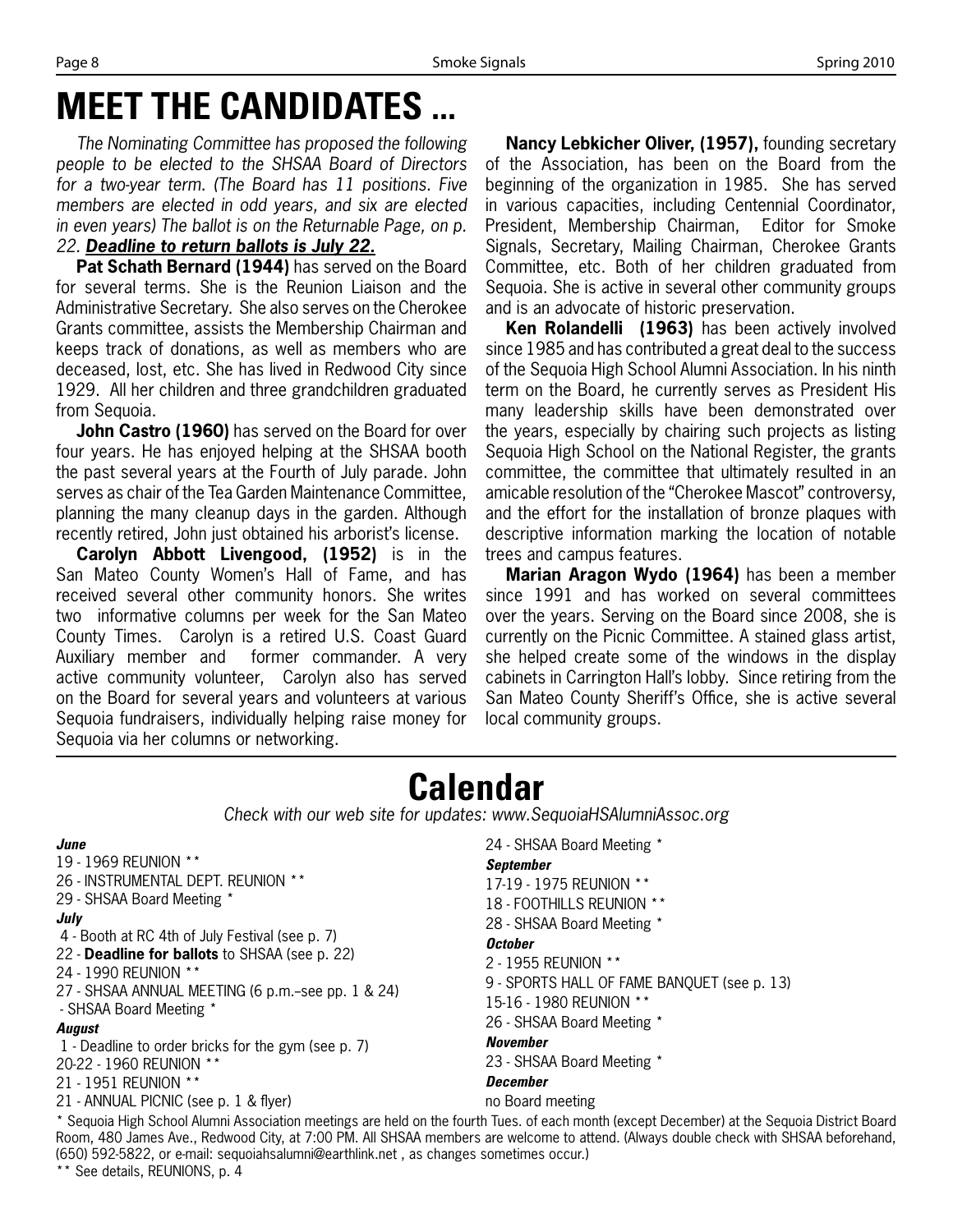### **GOLDEN DAYS and GOLDEN KNIGHTS** *By David McKenzie (class of 1971) and Denise Steele (class of 1970)*

We Steele (1969) was a young man from Redwood<br>City who wore a Superman uniform regularly as a<br>child... who knew what he wanted to be when he<br>grow up in high school, he helped to bring highwannes City who wore a Superman uniform regularly as a ■child... who knew what he wanted to be when he grew up. In high school, he helped to bring his gymnastics team, and the entire sport, to a whole new level - his level. He competed regionally and was nearly unstoppable. He did things in practice that a mere mortal could only dream of doing. A sports reporter once referred to him as "The Golden Boy" of gymnastics. He loved his school and his friends, but most of all his family. Inside this young "Superman" was a burning desire to fly. To fly like Superman. This was his destiny, his life, and his end.

As in the book, Jonathan Livingston Seagull, Mike believed "the only true law is that which leads to freedom… there is no other." So when it came to skydiving, he tended to bend the rules a little in order to fuel his sense of freedom. Mike is most notably remembered for attending the half Mike's Grad time activities between San Carlos Picture 1969



and Sequoia football teams as the skydiver that landed at mid-field while the marching band was playing. That night, he had three accomplices, two in the air arriving almost simultaneously on the field, and a getaway car on the ground… and they all disappeared into the night as quickly as they appeared.

While many of us were avoiding the military, Mike JOINED the U S ARMY in hope of trying out for the Army's parachute team. He was invited to join one of the Army's most elite and prestigious branches – the U.S. Army Parachute Team GOLDEN KNIGHTS. The team consisted of two divisions, the Gold – or demonstration team, and the Black – the competition team.

Mike performed all over the world with the Golden Knights from 1971 to 1973. It was in March of 1973 that

# **Kudos**

"Thanks for the work you folks do....we Cherokee alumni who don't live in the Bay Area any more appreciate learning what's new at the old place and what's new with old people!

Unaliyi!" - Dave Johnson, Class of '70

#### • • •

"I very much enjoy receiving each edition of Smoke Signals." -**Janet Carlock Kronin, 1954** 

• • •

"Just read Smoke Signals. Hard to believe that when we first started the Annual Picnic we had 28 in tragedy struck the Team. Mike, scheduled to perform with his Gold team on a recruiting tour, was pulled at the last minute to join the Black Team to compete in Europe, and replaced with his best friend. For some reason, the plane with the fourteen-member Team and flight crew perished in a crash after take-off in Silk Hope, North



Carolina. Mike was never the same, and he left the Army not long after the crash.

Mike continued to skydive, participate in competitions, set new records and, of course, throw in a few more "bandito" jumps. He even performed at charity exhibitions at a children's hospital in California's

central valley. One of his favorite stunts was landing in a wheelchair in front of a group of excited and grateful children at the hospital. Few knew about these jumps as it was just something he wanted to do on his own and Jumpsuit 1972

kept very much to himself. Sadly, Mike's life ended May 17th of 1981 in a field near a small East Bay airport. Weather changing, the day progressing and a new student jumper ready to go, Mike and the student make that fateful leap. They began to tumble uncontrollably. Like a drowning person, Mike had to act – and quickly. A panicked, thrashing student, much bigger and stronger, severely hampered Mike's attempts to release the malfunctioned main canopy and pull the reserve handle. The student floated a very short distance to safety, while it was too late for Mike.

Just like his childhood super-hero, Superman, Mike too was a Super-Hero. Michael D. Steele, Sequoia High School Class of 1969, has been and will continue to be missed.

(Special thanks to members of the Golden Knights for so graciously contributing to this article.)

attendance! [Last year, over 400 came.] Please give my best to the board. Keep up the good work."

#### -Carole Francis Williams (1951) • • •

"Always enjoy reading "Smoke Signals" - keep up the good work."

Regards, -**William C. (Bill) Keil, 1948** 

• • •

"Thanks for Smoke Signals--lots of memories evoked of childhood in Redwood City (my home town)!"

-Patsy Rowe Webster, 1946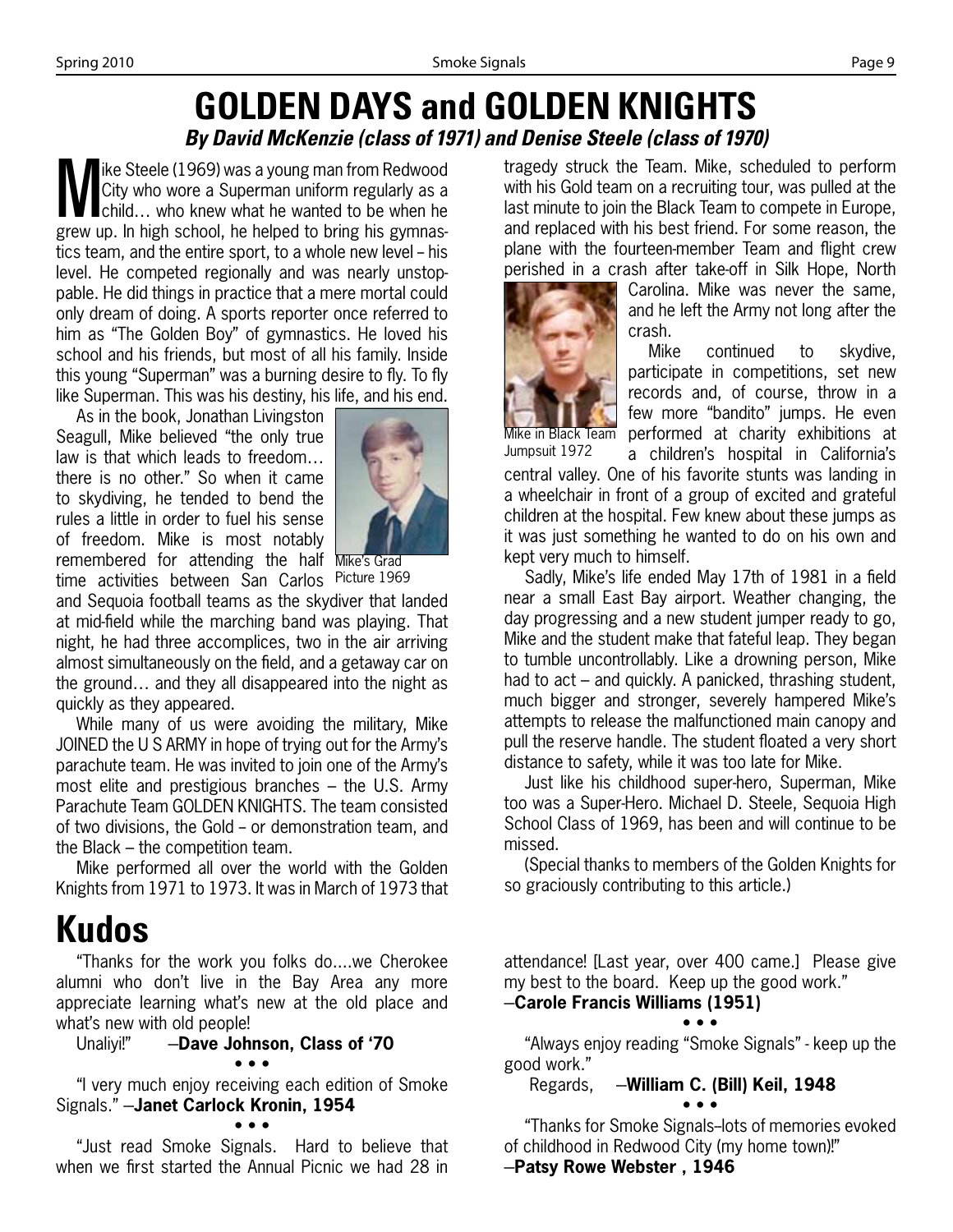# **Dons' Doings**

CONGRATULATIONS to former SCHS Class of '69 classmate Kathryn Bigelow for her big win on Oscar Night, March 7, 2010, for her movie "Hurt Locker," which took home the most awards (6), including Best Picture, Best Director.

**Kathryn Bigelow (Marshall)** is listed on the web site for the San Carlos Class of 1969, and the class posted a congratulations to her at http://www. sancarloshigh1969ca.com/

• • • **THE SAN CARLOS VIETNAM MEMORIAL** is located

in the old athletic field area of San Carlos High, now called Highlands Park, at Aberdeen Drive near Melendy Drive in San Carlos.

The names are:

VIETNAM - David J. Carnevale, Preston L. Snyder, Dana R. Kelley, David W. Morrill, Richard A. Vinal, John J. Tiscornia, Robert A. Van Patten, Alan M. Sturdy, Brock R. Schramm, Donald



H. Richardson, Merwin L. Morrill

• DESERT SHIELD - James B. Poulet

The memorial was donated by the Vietnam Veteran's of America and the City of San Carlos, American Legion Post 585, and includes the names of those San Carlos residents who lost their lives in the Vietnam and Desert Storm conflicts.

*[NOTE: This information was researched by Leone Monague Rodriguez, Sequoia Class of 1960, in response to the article in the Fall, 2009 issue of Smoke Signals.]*

### *LOOK AT ME NOW...*

**Charlie Challstrom** and **Mary Kilgallen Challstrom (both SCHS-1969)** are enjoying retired life in Washington Grove, Maryland. Mary serves as town Treasurer, and Charlie is on the Town Council and Planning Commission. Charlie retired in 2006 as head of NOAA's Office of Geodetic Survey where one of his memorable accomplishments was bringing GPS capability to resurvey former collective farms and re-enable private ownership of land in Eastern Europe after the breakup of the Soviet Union. Another was scaling the Washington Monument (on the outside) to obtain its actual height. Mary and Charlie, both graduated from California State University, Fresno in 1973. They enjoy international travel, ballroom dance, tennis, biking and community service **Robert Crane (SCHS 1969)**, of Fortuna, CA, is President and CEO of C. Crane Company, Inc., originally established in San Carlos in 1976 as a design and fabrication company for executive homes in the San

### *SCHS ON FACEBOOK...*

**John McDowell (SCHS-1975)** wants you to know that San Carlos High School has a Facebook page at: http://www.facebook.com/group.php?gid=13196710140

Francisco Bay Area. The company evolved into a mail order company, specializing in radios, radio reception, radio antennas and eventually LED lighting. Mr. Crane recently announced the completion of the GeoBulb. The first direct replacement LED light bulb that uses only 7 watts of power, yet puts out the same light equivalent of a 60 watt incandescent bulb and has FCC and UL approval. Mr. Crane travels to Asia frequently and has developed business relations with several manufacturers.

**Mike McCurry**, who attended San Carlos High in 1969-71, but graduated from Ravenswood in 1971, was appointed in January as the Democratic Representative on the Commission for Presidential Debates. Mike McCurry, former press secretary for Bill Clinton's administration. is a currently a Washington-based communications consultant. He received his BA degree from Princeton University in 1976 and MA from Georgetown University in 1985. McCurry served as spokesman for the Department of State from 1993–1995 and has been press secretary for several presidential candidates

**Donald Allen Worthington, (SC-1969)** is First Vice President of Howe Barnes Hoefer & Arnet, with over 30 years of management and analytical experience in the financial services industry. Don received a BS in Finance from San Jose State University and an MBA in Finance from Golden Gate University.

He was selected by the Wall Street Journal as the #1 Bank Analyst in  $\mathbf{H}$ the country for 2004.

**Donald Curia (1972)** a dentist in San Carlos, attended College of San Mateo and San Francisco State. Dr. Curia has practiced in San Carlos since he graduated from the University of California at San Francisco School of Dentistry in 1982. He completed the program at the Foundation for Advanced Continuing Education (F.A.C.E.), later returning to UCSF School of Dentistry and

participating in a mini-residency program for the treatment of temporomandibular disorders (TMD).

### *SCHS FACULTY IN THE NEWS*

**Dr. Hal Urban**, who taught at San Carlos High for 16 years and at Woodside High School for 19 years and also taught part time at USF for 36 years, was the keynote speaker February 25, 2010 at the annual meeting of the Wisconsin School Counselor Association. He won several awards for teaching excellence at both high schools and at the university and has written 5 books, the latest of which is "Lessons from the Classroom: 20 Things Good Teachers Do."

### *IN MEMORIAM*

| San Carlos High School                                       |  |
|--------------------------------------------------------------|--|
|                                                              |  |
|                                                              |  |
|                                                              |  |
| <b>San Carlos Former Faculty</b>                             |  |
|                                                              |  |
|                                                              |  |
| Alan Sturdy (SCHS 1963) was a casualty in Vietnam on July 2, |  |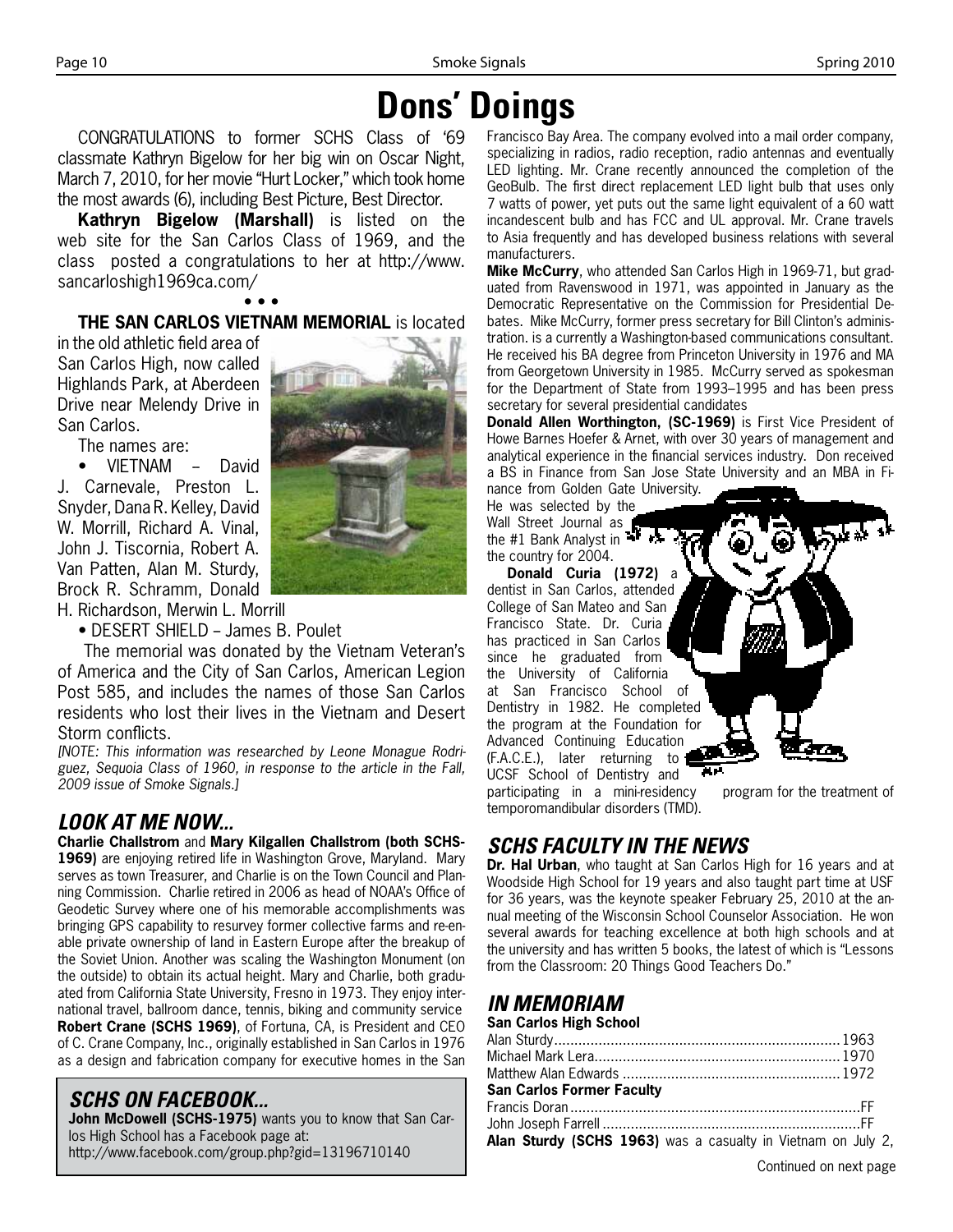# **Dons' Doings**

Continued from previous page

1967. He is listed on the San Carlos Vietnam Memorial (see story above). Others listed on the Memorial who are SCHS graduates are: **David J. Carnevale (1962)**, and **Donald H. Richardson (1966 ?)**\* (\*but there is also a Donald Richardson who graduated in 1964).

• • • **Michael Lera (SCHS 1970)** was Senior Class President. He worked as an electrician for 30 years.

• • • **Matthew Edwards (SCHS 1972)** was a gifted poet, songwriter, and musician; he especially loved the blues. He was a photographic printer at various labs in the Bay area and a warehouse manager for a paining company in Oakland.

• • • **Frances Doran** - taught math for 26 years, primarily at SCHS. He held a BA in Music from the University of Oregon, a teaching credential from San Francisco State, and a MA in mathematics from U. of O. He was in the Merchant Marine during WW II and in 1947 opened the first launderette in Oakland, which he owned and operated until 1957. After retiring from teaching, he worked in real estate full time. He sang in many choral groups, most notable the Masterworks Chorale.

• • • **John Joseph "JJ" Farrell** - age 86. Born in San Jose to Irish immigrant parents, he was a graduate of Bellarmine College Preparatory class of 1941. After serving in Europe during World War II for the US Army Medical Corps, he earned a degree in Industrial Arts in 1950 and teaching credential in 1951 at San Jose State University. He taught shop at Burlingame Intermediate School for 10 years and San Carlos High School for 17 years before retiring from education in 1978. His second career was the position of facilities manager for the Garden City Club in San Jose for over 10 years.

### *1957-58 COP MUSIC CAMP CD*

If you were in A Cappella Choir and who attended the College of Pacific Music Camp in 1957 and 1958, and would like a CD of the music from that camp, Robert Green (1958) would be happy to send one to you at no charge. " Remember Jester Hairston leading everyone in singing 'Amen,' from 'Lilies of the Field,' and 'In That Great Gettin' Up Morning' from 'Band of Angels'?" asks Robert.

If anyone would like a copy of the CD, e-mail him at noman@wbcable.net .



#### *SEQUOIANS WRITE MORE BOOKS...*

**Don Cochrane (1966)** is now known as Don Joseph Goewey, who has written a book, *Mystic Cool*. Don wrote the book "to bring neuroscience, psychology and a practical spirituality together in a proven approach to realizing the ordinary genius our brain is intended to generate. The approach involves a fundamental shift in attitude. There is no greater gain in brain function than the attitudinal shift from fear to peace. This is not an opinion; it is neuroscience. Biologically, stress is psychological fear; peace is neurological power. A dynamically peaceful attitude lights up the brain with a fearless intelligence that is immune to stress. The result is a joyful creativity that not only excels, but excels in ways that make work and life intrinsically rewarding."

**John Edmonds (1957)** has written a new book, *The Civil War: Northern California's Unrecognized Valor*. Although few people realize it, more than 15,000 Californians fought for the Union in the Civil War. California units were responsible for securing the mail route from the eastern states from Salt Lake to San Francisco, and a California regiment blocked a potential advance by the Confederacy into the West. This easy-to-read book details Northern California's involvement in the Civil War, and introduces readers to the war heroes who came from the region.

These books are available at local booksellers and on *Amazon.com*.

#### *WE'RE ON FACEBOOK!*

The Sequoia High School Alumni Association is on

Facebook! Since our page began early this year, over 200 fans have joined. Check it out!

Search for **Sequoia High School Alumni Association** on Facebook to find us.

### *MOUNT CARMEL CELEBRATES 125th*

Our Lady of Mount Carmel is celebrating its 125th anniversary on August 13-15, 2010. Come to the All-Year Reunion Celebration!

• Friday, August 13 – Cocktail Party in Cavanaugh Hall

• Saturday, August 14 – Picnic at Sequoia High School followed by meet and greet at designated restaurants for each decade of classes

• Sunday, August 15 – Mass and Brunch in Cavanaugh Hall

More information about tickets: www. mountcarmel.org/school/anniversary\_celebration, or at (650) 366-6127, or at 301 Grand St., Redwood City, Ca 94062, or on Facebook.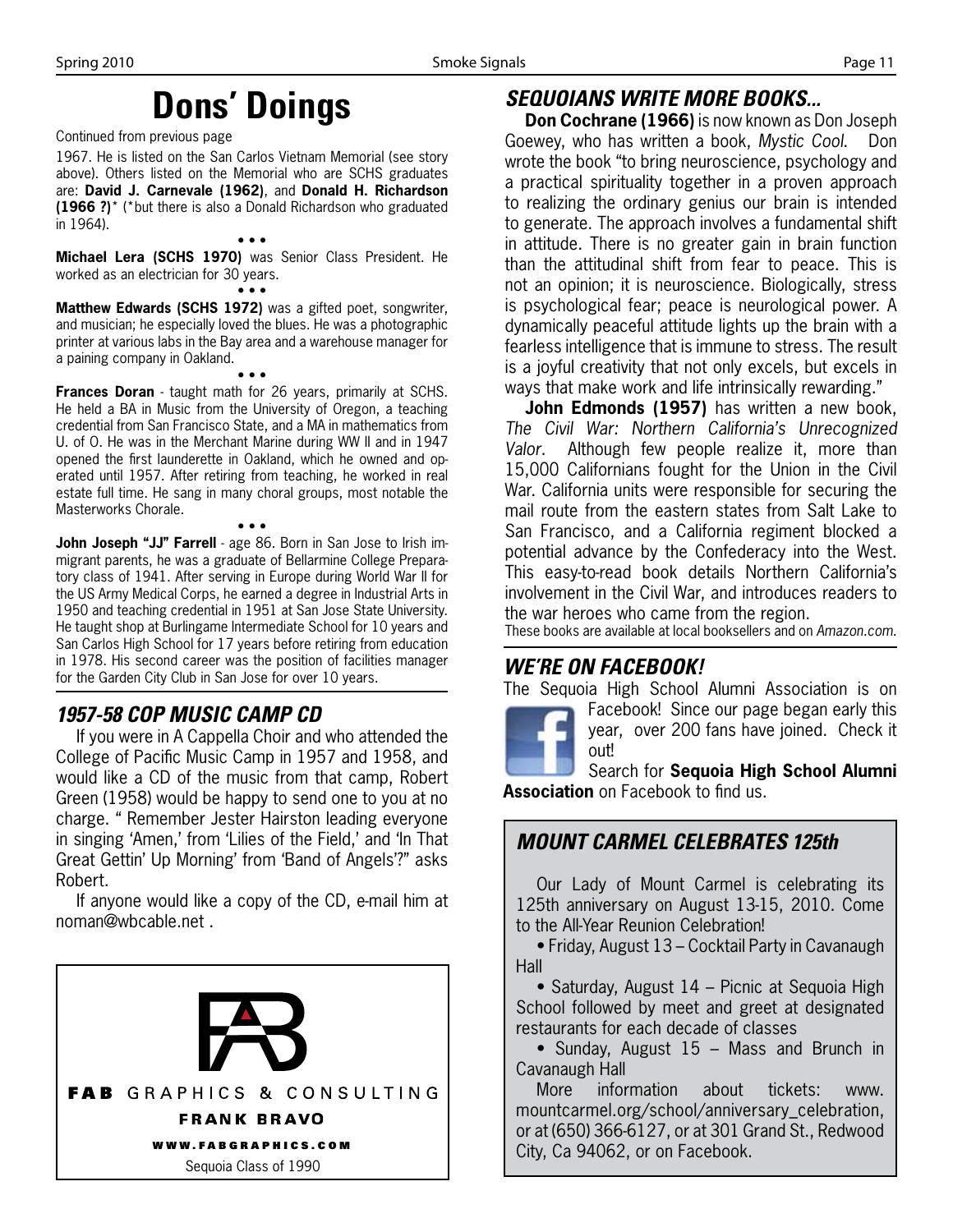### *CENTURY CLUB CHARTER MEMBERS*

The Sequoia High School Alumni Century Club is comprised of business, community, and alumni members who donate a minimum of \$100 each year to help fund scholarships.

All who joined by June 30, 2006 are Charter Members. Renewal letters have been sent.

*Gold (\$5,000)* 15-year membership Ellen Stok, C

#### *Bronze (\$1,000)*

5-year membership Bob & Wally Arends Chrystal Kerstan Goss, C Gordon & Betty Moore (new)

#### *Sustaining (\$100)*

Pat Bernard\* Malcolm "Meb" and Jean Buchanan, C\* Susanne Chapman Campbell, C\* Richard and Donna Cesarin, C\* Richard and Dee Rowan, C Eva\* Jeffrey Filippi, C\* Jan Harris Hillegass, C\* Patricia L. Horn\* James & Eleanor Killen\* Pat Jeffery Kesterson\* Howard and Patricia Macway, C\* Steven Mandell\* Marjorie Stewart Miller\* Yvonne Loustau Mootz, C\* Lynden & Charlotte Olsted\*

James Parker\* Gary Reinecke, C\* Ken Rolandelli, C\* Curt Talbott, C\* Donald T. Terry, C\* Bob Weeks\* Carole Francis Williams, C\*

C = Charter Member \* 2009-2010 renewal (We apologize to any new members whose contributions reached us after the publication deadline. You will be included in the next issue.)

### *Donate to Sequoia High School Alumni Century Club*



For more information, please contact Paul Sanfilipo, scholarship chairman and Century Club founder, at 961 Woodside Road, Suite D, Redwood City, CA 94061-3644, or phone (650) 365- 2144 or (650) 366-5171. Fax: (650) 365-3481 e-mail: AmericanCoast@msn.com

|                                             | Name                                                                                                                                                                                       |  |                             |
|---------------------------------------------|--------------------------------------------------------------------------------------------------------------------------------------------------------------------------------------------|--|-----------------------------|
|                                             | Address                                                                                                                                                                                    |  |                             |
|                                             | State                                                                                                                                                                                      |  |                             |
| Phone:                                      |                                                                                                                                                                                            |  | E-Mail:                     |
| $\begin{pmatrix} 1 \\ 0 \\ 1 \end{pmatrix}$ | \$100 yearly SUSTAINING Member (b) \$1,000 BRONZE 5-year Member<br>\$250 yearly PATRON Member (c) \$2,500 SILVER 10-year Member<br>\$250 yearly PATRON Member<br>\$500 yearly ELITE Member |  | \$5,000 GOLD 15-year Member |
|                                             | \$10,000 PLATINUM Lifetime Member                                                                                                                                                          |  |                             |

Please make checks payable to: **Sequoia High School Alumni CENTURY CLUB**, and mail to same:

c/o Paul Sanfilipo--Scholarship Chairman/ Century Club Founder 961 Woodside Rd., Suite D, Redwood City, CA 94061-3644

The Sequoia High School Alumni Assn. is a 100 % tax deductible,  $501(c)(3)$  non-profit association (Scholarship funds awarded through the S.H.S.A.A. "Spirit of the Seal" Scholarship Program.)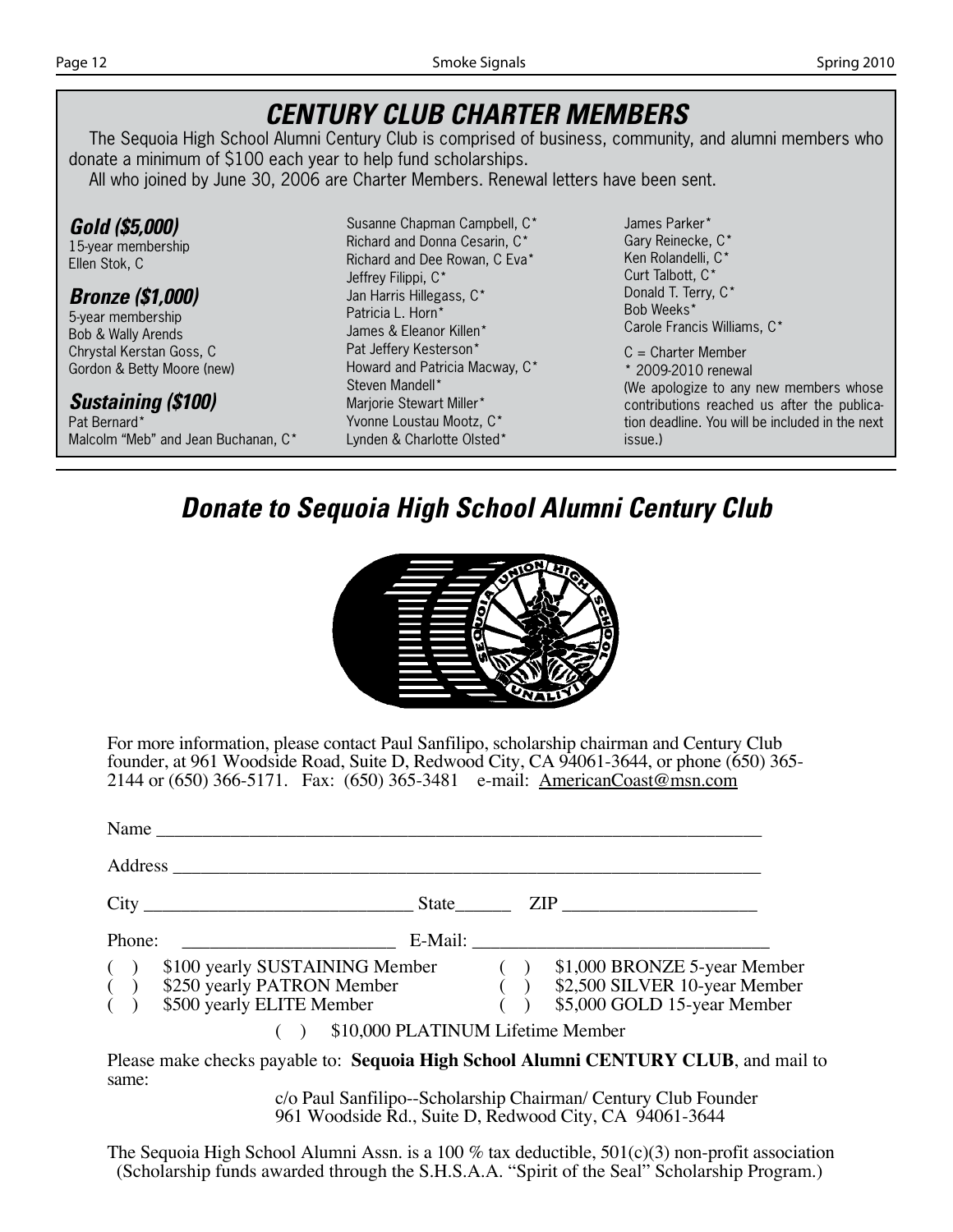# **SEQUOIA SPORTS HALL OF FAME INDUCTION BANQUET**

Saturday, October 9, 2010

Redwood City Veterans Memorial Senior Center, 1455 Madison Avenue

Nominations: Check your memory bank and forward nominating forms for deserving athletes and coaches. The Sequoia Sports Hall of Fame wishes to expand by recognizing the Great Teams throughout it's History. Recognition will be based upon duration of team success and championship performances. Due to the possibility of having numerous teams that may qualify, only a few will be considered on October 9. Our website has nomination forms: sequoiahsalumniasoc.org . Be certain to forward HOF nomination forms to arrive no later than July 15.

Reserve Early! The 2004 banquet sold out, resulting in 50 upset people who could not be accommodated. Because this venue is slightly smaller, we suggest you forward your registration form at the earliest convenience. The form can be found in this issue of Smoke Signals. This is an opportunity to enjoy good food and fellowship with some former classmates, teammates and coaches, realizing that years pass by with few opportunities to relive and rekindle old friendships and special times.

 The silent auction will include some special items, plus a photo and basketball signed by one of Sequoia's greatest athletes, Charles, CJ, Johnson.

We look forward to seeing you October 9.

### *Sequoia High School Sports Hall of Fame Induction Banquet*

October 9, 2010 RESERVATION FORM \$50 per person if received by Oct. 1; if received after Oct. 1, \$65. Inductees are our guests

No one admitted without a reservation. Tables for 8 can be reserved w/Payment

Social Hour 5:00 - 6:30 p,.m. (No-Host beer/wine/soft drinks); Dinner: 6:30 p.m.(Catered); Program: 7:00 p.m.

Dinner choices: Steak, Chicken, and Vegetarian Lasagna.

To order tickets, please print your name and any guest names, the dinner choices for each, and include your address, phone number, cell number, and e-mail address (critical). Also indicate the number of tables of 8 in your order. (Note: tickets will be held at the reservation table.) List the total # of tickets, any special donation to the Hall of Fame, and the total amount enclosed.

Also include:

I was a member of Year & Team/s \_\_\_\_\_\_\_\_\_\_\_\_\_\_\_\_\_\_\_\_\_\_\_\_\_\_\_\_\_\_\_\_\_\_\_\_\_\_\_\_\_\_\_ Grad Year\_\_\_

Make checks payable to: **S.H.S.A.A. HOF**  Mail to: **Sequoia HOF, c/o Ed Nordness, 4 Tasker Lane, San Carlos, CA 94070-4427** (Non-Profit Tax ID# 94-2967009)

**Ouestions** Pat Lovell: 831-479-4954, wplovell@aol.com; Ed Nordness: 650-364-5709, tasker1@mindspring.com



### *CELEBRATION OF LIFE FOR RICH KOEPER*

Over 80 classmates, teammates, friends, and relatives gathered on May 14, 2010, at the Veterans Memorial Building, to pay respect to recently deceased Rich Koeper. Many of his teammates related memories of their relationship with Rich, and a video of his life was shown.

L-R: L.J. Hauss ('59), Clarence Hamel ('61), Joe Marvin Head football coach ('55-'63), Bobbye Koeper, Gary Beban ('64), Bob Svihus ('61)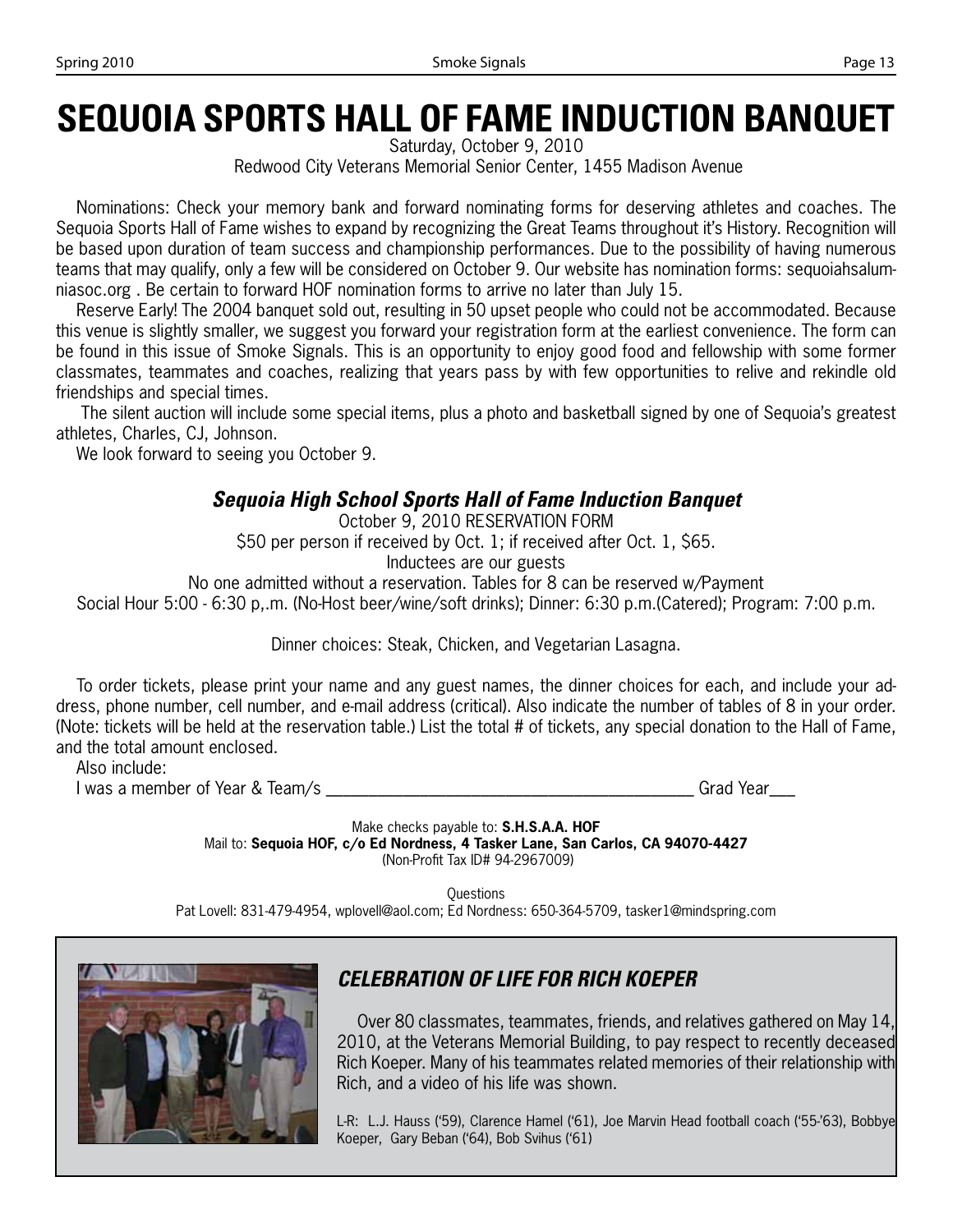# **Alumni in the News**

**Gertrude Petersen Paul (1936)** of Colfax, CA, was recently presented with the Scoop Thurman Community Service Award in recognition of her tireless efforts to ensure that many of the town's historical treasures are protected. In the Garden Club, Gertude helped turn the downtown into a flowering garden. Long active in the Colfax Historical Society, the Placer County Historical Society, and the Native Daughters, her passion is researching stories of Colfax's historic buildings and collecting a wide variety of memorabilia and artifacts for the museum housed in the historic Railroad Depot. To found the Historical Society in 1985, Gertrude pushed a wheelbarrow in the 4th of July parade then set up a table to collect the names and addresses of residents; within a month, the society elected its first officers. Fifteen bronze markers have been placed to honor the history of the buildings, some dating to 1865. Her most treasured find has been the 7,500 glass negatives by Grace Hubley Jones, a commercial photographer from Colfax and San Francisco in the 1900's. • • •

**Carolyn Livengood (1952)**, a columnist for the San Mateo County Times, was presented a Media Award by the Peninsula Humane Society & SPCA at its 2009 volunteer and community appreciation celebration, "Paws for Applause," at a ceremonty attended by 300 people • • •

**Gary Beban (1964)** was honored by UCLA at their Nov. 7, 2009, homecoming game with Washington (played at the Rose Bowl), when UCLA scheduled a special "Throwback Jersey" day, and the 2009 UCLA team dressed in the powder blue and white shoulder stripe jerseys worn by then quarterback Beban and the UCLA team in the year that he became the only UCLA Bruin to ever win the Heisman Trophy. Many of the fans also wore the throwback team shirts. He was inducted into the College Football Hall of Fame in 1988 and is a member of the Sequoia Sports Hall of Fame. Beban participated in the national UCLA alumni commercial entitled "My Big UCLA Moment" which is on Youtube, as is a clip of the UCLA USC game of 1967. Beban majored in European history at UCLA, playing for two years for the Washington Redskins, then joined the Los Angeles office of CB Richard Ellis, a global real estate services company shere he worked to establish offices in the Chicago area. Beban was named president and general manager of the company, and in 1998 became senior executive managing director of the company's Global Corporate Services unit. After 37 years of service, Gary retired but continues to serve several clients on project specific basis.

**Alyn Beals (1965)** was elected Chairman of the

• • •

Board of the Redwood City-San Mateo County Chamber of Commerce for 2010. He has served the Chamber in a wide variety of positions since joining the Board of Directors in 1994. He was Person of the Year in 1997. He currently Co-Chairs the Kainos Benefit Golf and Invitational Golf Tournaments, and is M.C. of Good Morning Redwood City. Alyn is President and CEO of Beals Martin, a Redwood City based General Contractor, Developer and Property Manager, which he helped form in 1973.

• • • On November 30, 2009, the Board of Supervisors of the County Of San Mateo passed a resolution honoring and commending **James Hartnett (1968)** for sixteen years of service on the City Council of Redwood City. He served in the United States Navy Reserves, Naval Security Group, and was land based in Pensacola, Florida and on two bases in Japan. He has had a distinguished career in law.

• • • **Steven G Krantz (1967)**, member of the Sequoia High School Hall of Fame, has been elected editor in chief of the Notices of the American Mathematical Society magazine. Dr. Krantz earned a degree at University of California, Santa Cruz and his Ph.D. from Princeton in 1974. He is currently professor at Washington University in Saint Louis.

• • • **Raymond Dawley (1980)** moved from principal of the North Star Academy to principal of McKinley Institute of Technology, a middle school for students in grades 6, 7 and 8. Ray is a life long resident of Redwood City, speaks Spanish, and excels as a team and community builder.

• • • **Henry O. Ortez (2001)** graduated from the Army ROTC (Reserve Officer Training Corps) Leader Development and Assessment Course, also known as "Operation Warrior Forge," at Fort Lewis, Tacoma, Wash. After completing the leadership development course, the ROTC program, and graduatiing from college, cadets are commissioned as second lieutenants in the U.S. Army, National Guard, or Reserve. He received a BA degree in 2009 from San Jose State University.

• • • The Rose Bowl ring of former Sequoia coach **Len Casanova** was recently flown in the Discovery space shuttle mission. Since Casanova's death in 2002, the ring has been worn by longtime University of Oregon associate athletic director Herb Yamanaka. A member of the shuttle crew had asked Yamanaka about what he could take into space to honor his grandfather, who was a huge admirer of Casanova. This may be the first Rose Bowl ring in space.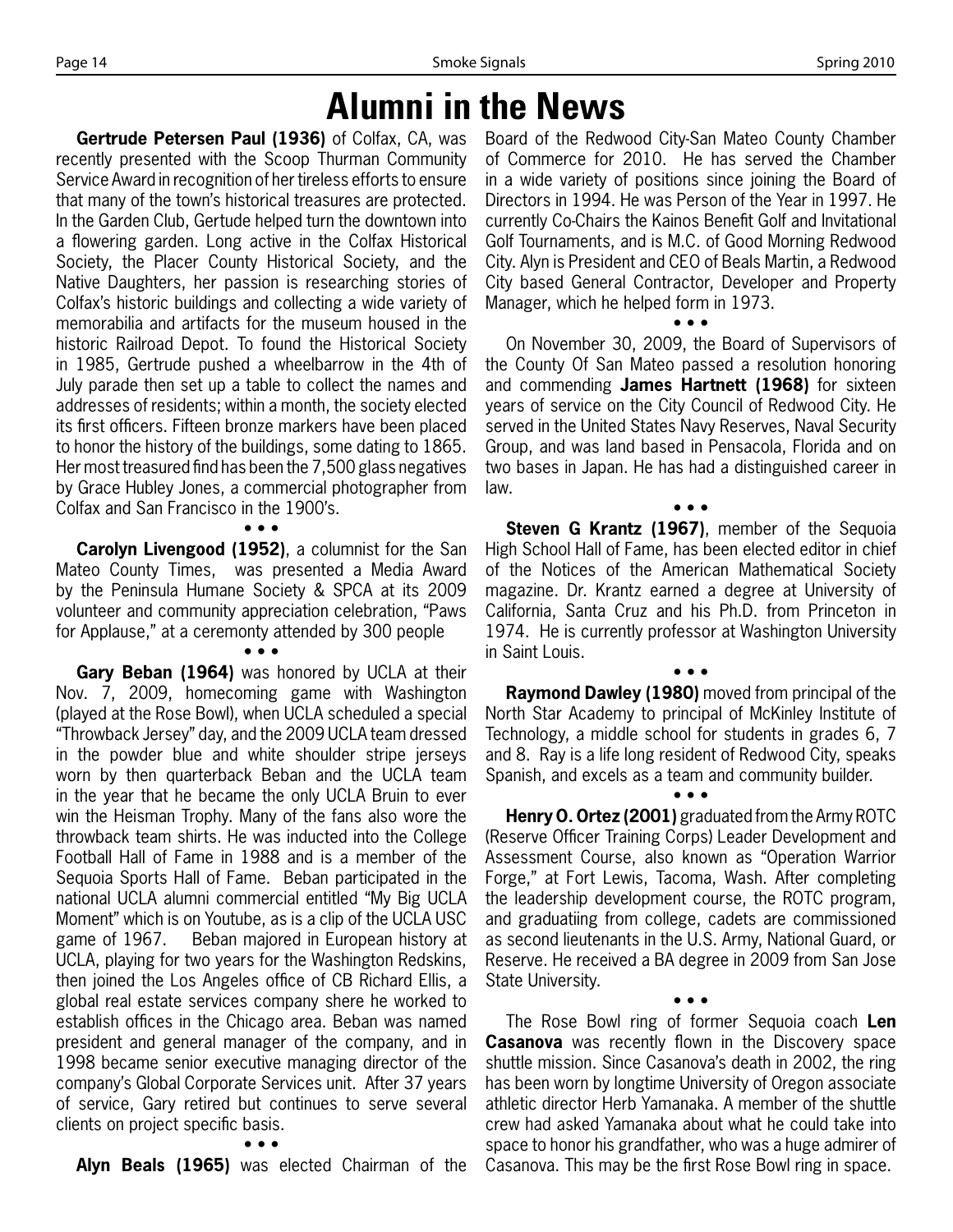# **MEMORABILIA DONATED**

Thanks to the following people who have donated items relating to Sequoia's history.

**Bob Andersen** and his brother, **Jim**, donated several yearbooks to the SHSAA. Four of them, 1922, 1924, 1925, and 1926 belonged to their uncle, Floyd Smith; however, the 1925 yearbook has the name "Donald Mason, Rt. 2 Box, Redwood City, Calif." handwritten on the inside. Bob and Jim would like to have the 1925 yearbook returned to its original owner or the family of the original owner, if that's possible.

 There are three more yearbooks that belonged to the following unknown Alums that Bob and Jim would like returned to their original owners. They are:

• **1951** - belonged to someone named **Terry** (a female). From the messages written to her about "having classes with you next year" we determined that she wasn't a senior. Only the names of the seniors are listed in this yearbook, so we can't tell which class she was in and what her last name may have been.

• **1958** - belonged to someone named **Sue**, who also was not a senior. There are 13 girls named Sue or Susan in the Sophomore and Junior classes and the freshman class only shows first initials.

• **1962** - belonged to someone named **Diane** who was not a senior, either. There are 7 girls named Diane in the Freshman, Sophomore and Junior classes so we couldn't determine which Diane it belonged to.

 If you think any of these yearbooks belonged to you or someone in your family, please contact Sally Newman at 650-369-1938 or e-mail sequoiahsalumni@ earthlink.net .

#### • • • **Dan van Alderwerelt** donated items from Sequoia

### *KEEP YOUR E-MAIL ADDRESSES COMING!*

Thanks to the many members who have sent in their current e-mail address. We still do not yet have e-mail addresses for some of you, though. And some are no longer valid!

Please send us your e-mail address, either via our e-mail address, **sequoiahsalumni@earthlink.net**, or mail via the Returnable Page, on the inside back cover of this issue.

If you send the address via e-mail, please be sure and give your name, and if possible, your membership number, which is on the top of your mailing label on Smoke Signals. That will help us to find you in the database!

*(NOTE: The policy of SHSAA is not to give out your contact information except to your class reunion committee.)*

1946-57, that belonged to his wife, **Beverly Dobbyns van Alderwerelt (1947)**. Included were her Seal pendant, an officers bracelet (1947), memory booklets, yearbooks from 1947 & 1948, and a scrapbook containing many photos.

• • • **David Johnson (1970)** donated sports material from 1963-1966, including twelve sports programs from Sequoia football games. He also donated a 1922- 23 booklet about Service Points at Sequoia with an introduction by A.C. Argo.

• • •

Late last year, and before he passed away, **Jacques Audiffred (1934)** sent the following message to SHSAA:

"Reading about the famous "Helio Lamp" in the recent addition of Smoke Signals:

I have an old lamp that

looks like the Helio lamp's cousin. This lamp used to hang in the front yard of my cousin's home in Berkeley . After my cousin passed away i inherited the lamp and it has been tucked away in my garage for these many years. With a little cleaning up and a bit of tlc this lamp would look a bit more authentic than the railroad lamp you are using today."

Best regards,

Jac' Audiffred

*Note: The Sequoia principal was contacted, and the school does want the lamp.*

### *SMOKE SIGNALS VIA E-MAIL?*

To help save costs, why not have your Smoke Signals delivered to you via e-mail? You will receive the notice about accessing the web site location well before the other issues are mailed at the post office.

Also, we often get requests to send only one mailed copy to an address when several members reside there. If we do that, and something happens to the member who receives the mailing, we have no way to go back and find the other member in order to start mailing to that person. So if at least one person at the address gets copies by e-mail, the household could then have one printed copy sent by regular mail.

When you send in your e-mail (or even if you have already done so), let us know if you want to get Smoke Signals vial e-mail only. (See our contact information to the left.)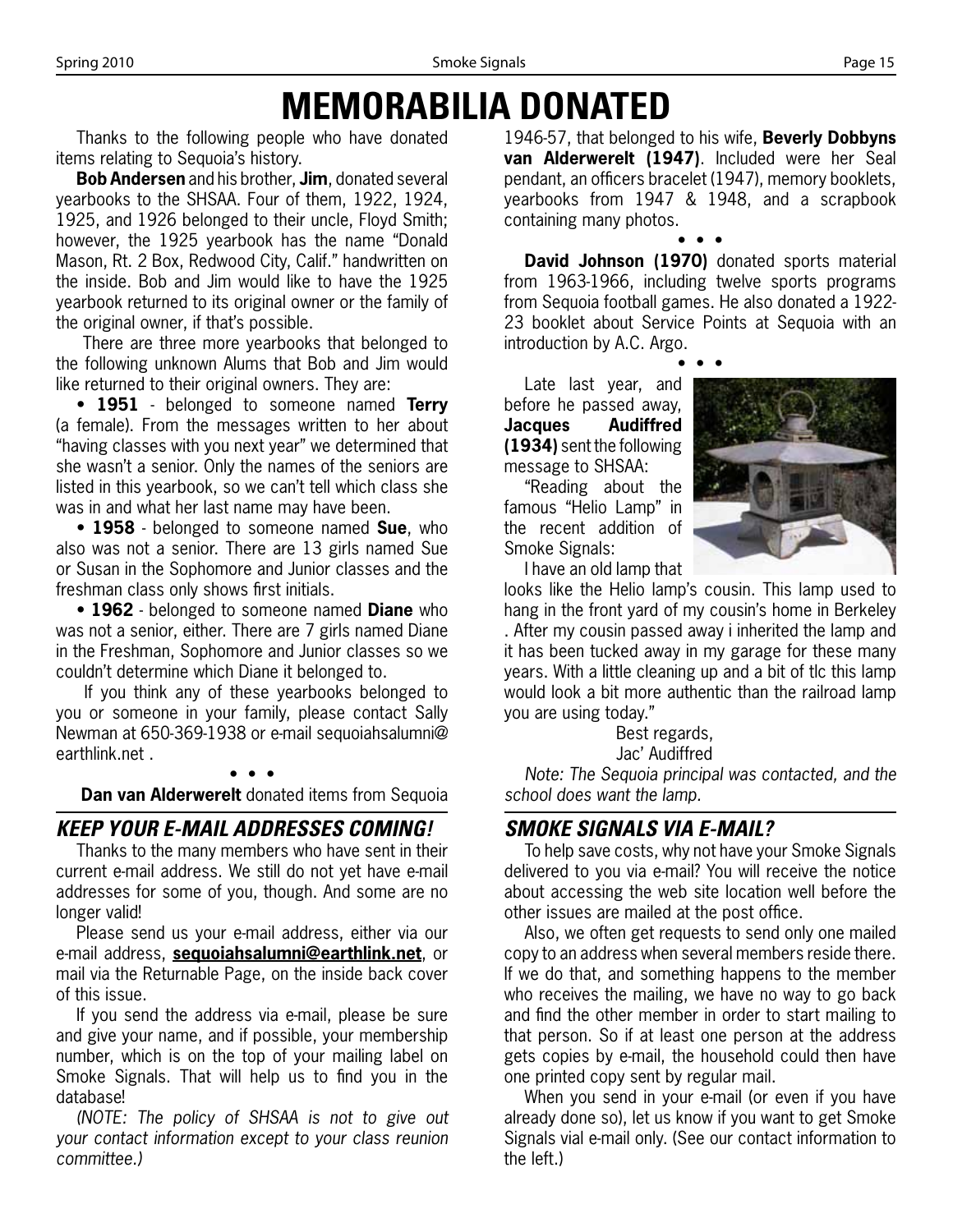## **Cherokee Chatter**

**John Dusel (1938 and faculty)** writes regarding the Picnic article in the Fall 2009 issue of Smoke Signals: "Your information on John Dusel was correct but incomplete. Yes, I graduated in 1938. I was also a teacher at Sequoia from 1942 to 1964 of many subjects-Social Living, Economic Geography, Ancient History, Driver Education, Home Gardening, a counselor, curriculum assistant, and especially a teacher of German.

Sequoia in those days had a rich choice of subjects available to all. I taught German every year for twenty-one years from beginning to advanced classes. In 1959 I studied in Munich at the Goethe Institute under a Fulbright Grant and in 1960 to 1961, another Fulbright Exchange scholarship brought me to Innsbruck, Austria, teaching at a Woman's Domestic Science College and at the University of Innsbruck. In 1964 I left Sequoia High School to assume duties as Consultant in Foreign Languages at the State Department of Education in Sacramento, where I served for eleven years before retiring.

 In my traveling throughout California assisting school districts with their foreign language programs, I realized that Sequoia's foreign language department offerings ranked with the best in California."

• • •

**John W. Ward, (1947)** was installed as the 2010 president of the Silicon Valley Chapter of the Military Officers Association of America. After Sequoia, John attended the California Maritime Academy and graduated with a Merchant Marine license and commission as Ensign in the U.S. Navy where he served during the Korean War. John attended the University of California, worked as an engineer for Westinghouse in Sunnyvale, and also completed the MBA program at Santa Clara University. He remained active as a Naval Reserve engineering officer and retired as a Commander with 34 years of service. He has been a volunteer in the gardens at Filoli in Woodside.

• • •

**James Philip Burgard (1953)**, a registered professional engineer and Registered Environmental Assessor with five professional certificates, is an expert in contamination control in areas such as the NASA Ames research labs. He was in charge of all of the manufacturing clean room facilities worldwide for Fairchild Semiconductor. In the Silicon Valley he was director of corporate facilities for Synertek Corporation (later acquired by Honeywell), director of plant operations for Seagate Technology, and is now president of Environetics Engineering Inc. in Santa Clara. He has also served on the California Board for Professional Engineers and Land Surveyors and the California Department of Consumer Affairs Board of Pharmacy and is active in Rotary in Campbell, CA.

• • • **Lovey Somer Del Sarto (1953)** says, "It was worth turning '75'. On Feb. 23, I celebrated at the Mounted Patrol grounds with 160 friends and family-fabulous food, great band! Proceeds from this party goes to the Tom Del Sarto Scholarship Fund. To all the Cherokees and those who are not-Thank you.

**Kalani Torbert Engles (1956)**, of Portola Valley, a professional artist for 30 years, is a Charter Member of the South Bay Area Women's Caucus for Art. Known first for her sketches, her work now ranges from monotype prints to whimsical oil paintings to large steel sculptures. Her work was exhibited in the Little House Gallery in Menlo Park in March 2010, and she is associated with the Linden Street Warehouse in Redwood City. She has had solo exhibitions in California, Colorado, and France and is included in collections across the United States, including the National Museum of Women Archives in Washington, D.C. Her works have also been featured in numerous publications and in the 1995 film "Things To Do In Denver When You're Dead."

• • •

**Jim Meskimen (1962)**. was a swimmer and boxer at Sequoia but his athletic endeavors blossomed after high school. What started out as recovery from a recreational skiing knee injury turned into a long career of swimming, biking and running. He has participated in several big distance events including the Western States 100 mile run, the 700-mile John Marino bike race and three Ironman Triathlons. Last year, at 66 years old, he started off-road triathlons called Xterra. In September he became the National Champion in his age group at the Xterra US National Triathlon and in October he was third in his age group in the Xterra World Triathlon. He is still competing.

• • •

• • • **Dennis Lee Hefner (1963)**, a member of the Sequoia Sports Hall of Fame for Track, is President of State University New York (SUNY), Fredonia, with over 5,500 students. He holds a Ph.D. in economics from Washington State University. Dr. Hefner appears in several youtube videos and has a Facebook site established for him by Fredonia students. In addition to his duties for SUNY, he serves on the Board of Directors of the Lake Erie Regional Health System of New York.

• • • **William J Buckleman (1978)**, after graduation, entered into his carpenter's apprenticeship and began learning the trades. In 1985 he started his own firm, All Phase Builders, in Redwood City. He also serves as a Reserve Police Officer and was awarded the Santa Clara Police Department's Commendation Certificate in 2009.

• • •

**Brian Logan Grey (1981)**, an orthodontist in Lake County, CA, has a BS degree from UC Davis and a BS in Biological Sciences. While obtaining his dental degree at the UC San Francisco, Dr. Grey received the prestigious Regents Scholarship and was awarded the Sooy Chancellor's Cup at graduation. Dr. Grey received specialty training in orthodontics at the University of the Pacific School of Dentistry, receiving his orthodontic certificate and MS in dentistry in 1991. Becides his private practice, Brian. teaches in the orthodontic department at the UOP.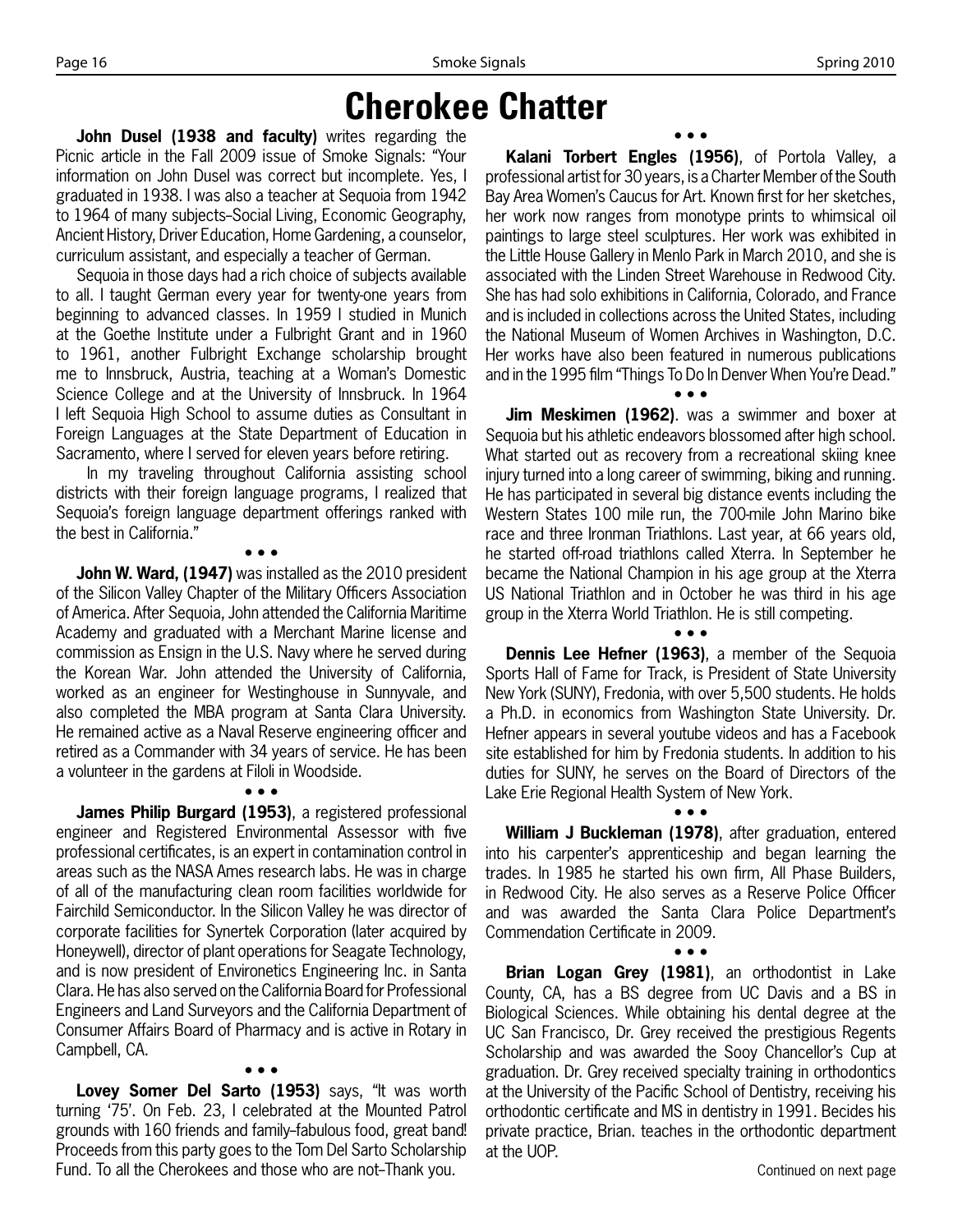### **Cherokee Chatter**

Continued from previous page

• • • **David Notowitz (1985)** is a film producer, writer and editor whose company creates documentaries, family and wedding videos, training films and television commercials, some of which currently air on CNN, MTV, ESPN, Discovery, and A&E 300 times a week in Northern California. David also does video analysis for attorneys, police and courts regarding crime scenes and serves as an expert witness court. David attended San Carlos High School until it closed in 1982, then finished at Sequoia. His first film was a college project at UC Santa Cruz, an 18 minute profile of Grateful Dead fans. He edited "The Last Klezmer," a film that won 2 awards at the '94 Berlin Film Fest. Another well-known film he produced was "Carpati, 50 Miles, 50 Years" which was narrated by Leonard Nimoy. Notowitz's "Voices of the Shoah", an audio documentary of the Holocaust, compiled from over 180 interviews with survivors and witnesses, and narrated by Elliot Gould.

• • • **SPENCER FOLAU (1991)**,who retired from professional football in 2006, is vice president of Alumni Management Group, a marketing company in Maryland that assists current and retired NFL players with services such as publicity, accounting and legal needs, helping them transition to life after the fame of football. He also coaches high school football players for the McDonogh High School Eagles. In radio and television, he appears on pregame and postgame shows and makes cameo television appearances. Recently, he went to Walter Reed Hospital with the NFL Fox Sunday cast. Spencer played defensive tackle and right end at Sequoia and is in Sequoia Sports Hall of Fame. He was a four-year letterman (1992-95) at the University of Idaho, then went on to pro football. He was a member of the 2000 Ravens team that won Super Bowl XXXV, and then played for the Miami Dolphins, New Orleans Saints and Washington Redskins.

**Ray Diaz (1992)**, an Orthotist at the San Francisco General Hospital Orthotic and Prosthetic Center, treats patients with various upper and lower extremity disorders. He specializes in planning, making, and fitting orthopedic braces and similar devices such as surgical supports and corrective shoes. After graduation, Ray spent several years in the home health care industry. In 1997 he began work as an orthotic technician. He became a Certified Orthotist in 2004.

• • •

• • • **Jennifer Pierce Kirouac (1995)**, led the Sequoia High School cheerleading team to multiple USA National competitions. She continued cheerleading at the College of San Mateo. At UC, Berkeley she found her niche on the Cal Dance Team. Upon graduation, Jennifer was selected for the 1999 San Francisco 49ers Goldrush, performing through the 2000 season. During her professional career in public relations and event marketing, she volunteered to coach the Air Force Academy cheerleaders

and danced in local television commercials. Jennifer obtained a MS degree in Sport and Entertainment Management from the University of South Carolina. While in graduate school, Jennifer worked for the USC Athletic Association at the Georgia Tech Athletic Association as Director of Promotions and Events, developing football and basketball game entertainment. Her most noteworthy event was the 2007 football halftime show featuring Big Boi of OutKast, accompanied by the Georgia Tech Marching Band, during the ESPN Thursday Night College Game day at Georgia Tech. Jennifer now serves as the Senior Public Relations Supervisor for an Atlanta-based chicken restaurant chain in 38 states.

**Alvaro Calderon (1996)** became Administrative Vice Principal, 10th-grade, Athletics, at Woodside High School He holds a BA degree in Spanish and Sociology with a concentration in Criminology from San Jose State University, and MA in Counselor Education. During his undergraduate studies, Mr. Calderon played on the Men's soccer team which was ranked #1 in the nation in the year 2000.

• • •

#### *LOOK AT ME NOW...*

**Anna Del Ben Ooms (1958)** of San Jose, is an accountant and enjoys going too plays, movies, and shopping ... **Robert Southward (1960)** has moved from Cornell University to Community College for Monmouth County, N.J. where he is the General manager for Facilities and Construction ... **Ed Neves (1962)** is a businessman in Los Altos, CA ... **Don Schoen (1968)**, of Fremont, spent many years managing grocery stores on both sides of the bay. Since 1987 he has been running his own business. He is active in Boy Scouts and serves as scoutmaster. ... **Janet Rosenberg Tarantino (1969)** of Redwood City is an Executive Assistant, and enjoys animals, music, biking, and golfing ... **Leslie Sherrard Quantz (1980)** is Director of Children's Ministries at the Piedmont Community Church. After receiving her BA degree in Statistics from UC Berkeley in 1985 she worked as a defined contribution consultant (401K retirement plans) for two San Francisco firms... **The Galvin Family news**: **Amy (1996)** is a pediatric doctor in San Antonio, TX for a Fellowship for Pediatric Diseases (research clinic); she has two children. **Kelly (1997)** is a family medicine doctor, with one child; she is in Iraq until July, 2010. **Joe (1999)** graduated from West Point and is now in medical school to be an orthopedic surgeon. **Billy (2001)** is a graduate of West Point, and is now a company commander at Ft. Sill, OK. All four are married. ... **Wes Lucey (2002)**, of Sacramento, was recently married ; a graduate of Chico State with a BA in construction management, he is an engineer with Kiewit Construction. ...

#### *WE'RE RETIRED...*

Sophie Michalski Yarborough (1957) is a retired English teacher in Portland, OR who is interested in art, traveling, and cooking ... **Jerry Robert Rohwer (1961)**, of Greensboro, North Carolina, retired (for the second time); after retiring from a career in the wine and beer industry, Jerry served as project manager with Downtown Greensboro, Inc., working on projects such as keeping the downtown "Clean and Green" by overseeing the hanging of flower baskets and steam cleaning sidewalks. He now spends his time doing what he enjoys and running household projects. ... **Glenn Nielsen (1977)** retired as Atherton police chief at the end November 2009; his entire 34-year career was spent at the Atherton Police Department. Chief Nielsen first joined the police department as an Explorer cadet in 1975 while a student at Sequoia. He recently won a silver medal in the Western States Police & Fire Games.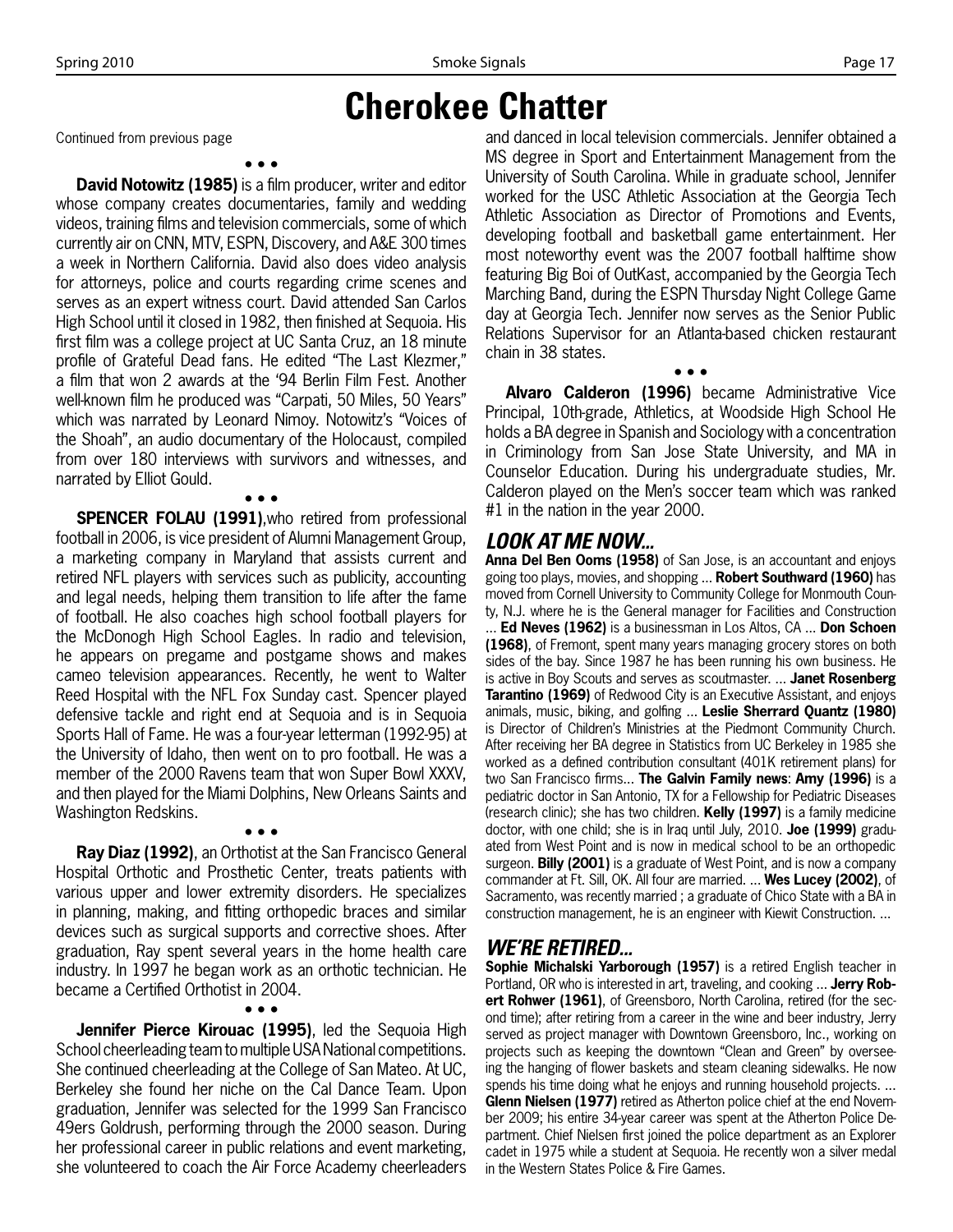### **THE "UNALIYI" SIGN** *by Glenn Joesten, Class of 1959*

At the Class of 1959's fifty-year reunion in October, I presented Class President Steve Chell with an old wooden sign with the school motto, "Unaliyi" on it. This sign had been taken from the Japanese Tea Garden at Sequoia apparently sometime in the thirties. The sign measures about 8" by 30", and has the lettering painted on in an "Old English" script.

This story is basically from my mother, Joan (Mabie) Joesten, Class of 1935. Her mother was Ina Mabie. Her mother's best friend was Bertha Potts. (The Potts family included Eddie, Henry, and Bertha (the younger). I only knew Bertha (Bert). I think that she was class of 31 or 32. Ina Mabie passed away in 1943 or thereabouts, and Bertha stepped in as "Grandma Potts".)

The Potts family had a vacation cabin at Capitola, near Santa Cruz. Bertha rented the cabin to friends. We took care of the maintenance and had use of the place. In about 1954 Bertha sold the cabin to us. In 1967 my Dad had a business opportunity to move to Yreka. My Mother and sister Beverlee (65) prevailed on him to keep the cabin, even though it was the better part of a day's drive to get there. Eventually Beverlee moved into the cabin full time and brought it up to more-or-less modern conditions. In the course of this, she found the sign in a storage area. She brought it to Yreka, where my Dad repainted the lettering and hung it over the front gate.

Many friends from Redwood City stopped off to visit in the succeeding years. There were discussions as to the history of the sign. Joan had been involved with a 30th reunion committee so had lots of Sequoians visit. The consensus was that the sign had last been seen hanging over the entrance to the Japanese Tea Garden. Circumstantial evidence, rumor, and gossip placed Eddie Potts as a prime suspect, if not for removing the sign, at least for spiriting it to Capitola. (I believe that he and Henry were casualties of WWII. Bertha had

### *TEA GARDEN PROJECT*

Every month, a group of alumni and friends gather in the Tea Garden to weed, rake, gather litter, prune trees and shrubs, and generally beautify this lovely spot. Get on the list to be notified of these work dates.

Contact John Castro at 415-566-6038 or cell at 415-728-3332, or e-mail castro6614@ sbcglobal.net or Sequoia alumna's e-mail address: Sequoiahsalumni@earthlink.net.



a granddaughter Allyn who was either in our class or 1960, but I haven't had any contact with her since then. Bert became a globe-trotter for the US State Dept. Last we heard from her she was in San Diego.)

Fellow Sequoians of the era that the sign was "liberated" included: Roy Baxter, Janey (Jenkins) Downs, Bill Downs, Fritz and Martha Kuffer, Eldon Mabie, Carl Mabie (a bit older than the others, but he recalled the sign at the Tea Garden. Perhaps there are others who recall the sign at Sequoia.

I was living in the Monterey area where I was working for the Monterey County Health Dept. I would get to Yreka two or three times a year. Occasionally I would repaint the sign. After I retired and moved back here, I could see the toll that the weather with its 100-degree annual range was taking on the sign, and decided it needed to come back to Sequoia. The Class of 59 reunion seemed to be a good time to do it, so here we are. I would recommend displaying it indoors.

### *SEQUOIA LEGACY SOCIETY*

Become a member of the Sequoia Legacy Society with your planned gift!

Planned giving through trusts and annuities can provide lifetime income and tax advantages to the donor, and later provide perpetual support for Sequoia High School through the efforts of the Alumni Association. Gifts of highly appreciated assets, such as stocks, bonds, and real estate will help the donor avoid paying taxes on the capital gains.

How you can give: Wills: Bequeath a percentage or designated amount of your estate. Stocks And Bonds; Charitable Gift Annuity; Charitable Remainder Unitrust; Charitable Remainder Annuity Trust; Deferred Gift Annuity

The entire alumni board thanks you for your interest in helping the preserve the Sequoia Legacy. The Sequoia High School Alumni Association will work with your tax/ financial advisor to assist you in planning the method(s) that you find most desirable.

All Planned Gifts are tax-deductible to the extent allowed by law.

For more information about planned giving through the SHSAA Legacy Society , contact SHSAA.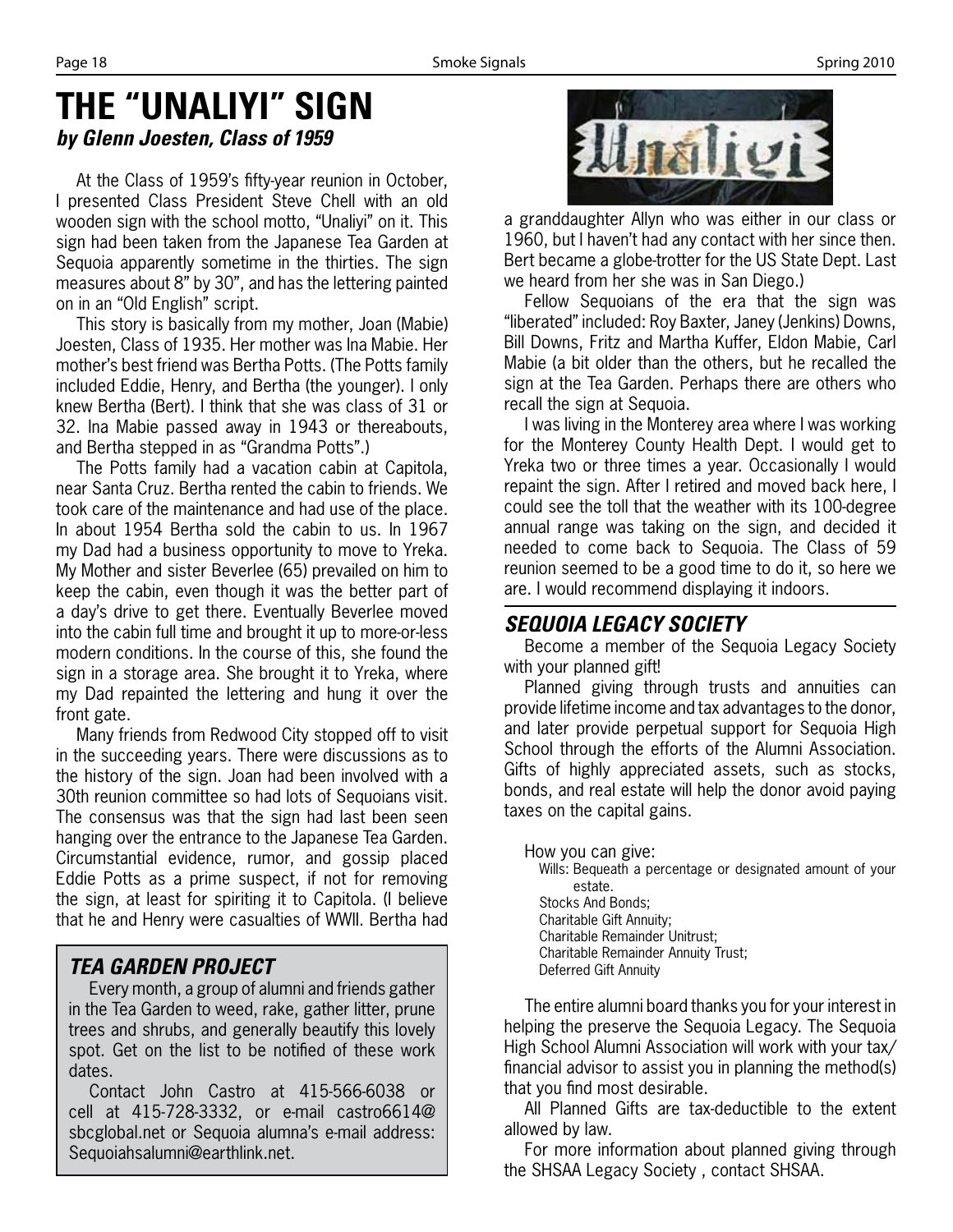## **CHEROKEE GRANTS 2009**

In November, the Sequoia High School Alumni Association approved the donation of the following items totaling \$3,493.21 to Sequoia High School under its annual "Cherokee Grants" program.

• **Special Education Adult Transition Program** – Britt Broome, \$300 toward purchase of a functional curriculum set which includes life skills curricula

• **Special Education** – Lana Clemens, \$500 to cover transportation and admission cost for field trip to the Coyote Point Museum

• **Algebra Readiness** – Michael Feeney, \$249.48 for a class set of 36 student held marker lapboards

• **English as a Second language** – Joan Fiser, \$288 for train transportation to the Tech. Museum/IMAX cinema in San Jose

• **Guidance** – Glenda Ortez-Galan, \$325 toward registration fees for the American School Counselor Association (ASCA) conference

• **College Center** – Teresa Ignaitis, \$99.80 for a set of online college books (Fiske Guidance Package) for the computers in the college center

• **Mathematics** – Jimmy Kurditzas, \$111.65 for laser pointers

• **Guidance Counselor** – Lisa McCahon, \$100 toward registration costs for the annual Western Association for College Admission Counseling (WACAC) spring conference

• **Dance/Spirit Squad** – Stacey Morell, \$250 toward a set of "marker ink" paints and paper for promoting athletics

• **Special Education** – Marilyn Vandenbroeck, \$128.28 for a learning game, "Ask and Answer" "wh" Bingo Game

• **Journalism** – Kim Vinh, \$487 for a Nikon D40 digital camera

• **Sojourn to the Past** – Kim Vinh, \$250 toward "Sojourn to the Past" trip to the Southern United States learning about civil rights history

• **PE Dance** – Taylor White, \$104 for the purchase of four pairs of dance shoes for confirmed low-income students

The following members are lost. If you know their whereabouts, please let the Alumni Association know. (See contact information on p. 2 or on the Returnable Page, p. 22.)

| June Giampetro Golling  1939      |  |
|-----------------------------------|--|
| Marjorie Trevillyan Whitney  1940 |  |
|                                   |  |
| Barbara Johnson Mendivil 1950     |  |
|                                   |  |
|                                   |  |
|                                   |  |

## **Lost Members**

| Kathy Fitzgerald Campbell 1964<br>Virginia Carlisle Snodgrass 1964<br>Richard Arimoto  1966<br>Marietta Towns Emmons  1967<br>Margaret Powers Johnson 1969<br>Carmelita Ortiz Ibarra  1973<br>Susan Burr McBrayer 1979<br>Debra Silliman Lena 1985<br>Stacey Everson Reak 1986 |  |
|--------------------------------------------------------------------------------------------------------------------------------------------------------------------------------------------------------------------------------------------------------------------------------|--|
|--------------------------------------------------------------------------------------------------------------------------------------------------------------------------------------------------------------------------------------------------------------------------------|--|

• **AVID** (Advanced Via Individual Determination) Class – Teresa Yeager, \$300 toward Southern California College tour visiting five universities

Additionally, we have collected funds specifically earmarked for the music program in the amount of \$1,400 and for the Wood Shop in the amount of \$1,025.

Total donations for the Cherokee Grants, the music program and the Wood Shop are \$5,918.21.

*NOTE: Cherokee Grants are awarded to Sequoia staff members to purchase items they cannot get under the normal budgeted items from the District. Consideration is given to how many students will be iimpacted. Some of the money came from excess funds from the Sequoia Veterans Memorial. You, too, can made a donation to our Cherokee Grants and other programs (see the Returnable Page near the back of this issue, or go to our website sequoiahsalumniassoc.org and donate via PayPal).*

# **LOOKING FOR**

**Ron Martin (1961)** would like to contact **Linda Sanderson**. If you have a contact for Linda, please send it to SHSAA at sequoiahsalumni@earthlink.net or call 650-592-5822, or mail to P.O. Box 2534, Redwood City, CA 94064-2534 and we'll let her know how to get in touch with Ron.

#### *1990 SEQUOIA RING FOUND*

Someone was contacted (because her name is Patterson) by a woman who, years ago, found a class ring. The ring is a Sequoia High School ring. The year is 1990. The name inscribed is Amy Patterson. The woman would like to assist in returning this ring to **Amy Patterson**, 1990 alumni.

SHSAA cannot find Amy Patterson in the grad lists or the reunion folder for 1990 and potential classmates don't remember an Amy Patterson. If you have any contact information for this former student, contact the Sequoia High School Alumni Assn. at (650) 592- 5822, or e-mail sequoiahsalumni@earthlink.net. Amy can decide whether or not she wishes to retrieve her sentimental piece of jewelry. Since 2010 will be the twentieth reunion year, it seems a lovely time to have this ring return to its owner.

| Robert Oseguera 1991  |  |
|-----------------------|--|
| Stephani Lauren  1994 |  |
|                       |  |
|                       |  |
|                       |  |
|                       |  |
|                       |  |
|                       |  |

 $FAC = Facultv$ FR = Friend of Sequoia FS = Former Student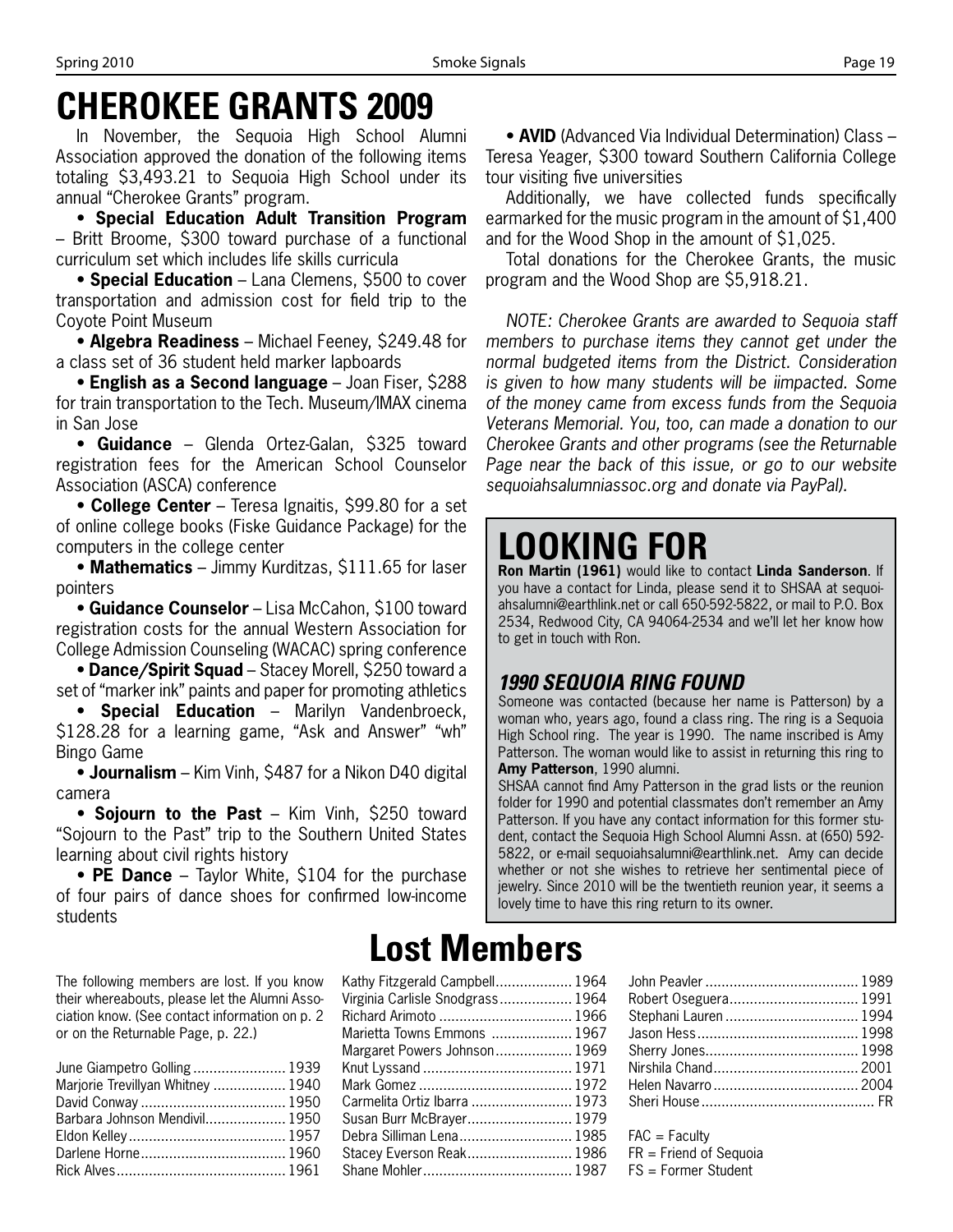## **In Memoriam**

| <b>SEOUOIA</b>                   |                                |  |
|----------------------------------|--------------------------------|--|
|                                  |                                |  |
|                                  |                                |  |
|                                  |                                |  |
|                                  |                                |  |
|                                  |                                |  |
| Josephine Garland Nattkemper1936 |                                |  |
|                                  |                                |  |
|                                  |                                |  |
|                                  |                                |  |
|                                  |                                |  |
|                                  |                                |  |
|                                  |                                |  |
|                                  |                                |  |
|                                  |                                |  |
|                                  | Mary Ellen Counihan Lutke 1948 |  |
|                                  |                                |  |
|                                  |                                |  |
|                                  |                                |  |
|                                  |                                |  |
|                                  |                                |  |
|                                  |                                |  |
|                                  |                                |  |
|                                  |                                |  |
|                                  |                                |  |
|                                  |                                |  |
|                                  |                                |  |
|                                  |                                |  |
|                                  |                                |  |
|                                  |                                |  |

**James Clyne (1929)** Junior class president. He later graduated from Stanford with a degree in aeronautical engineering and was one of the designers of the DC-3 airplane, and a top administrator at Douglas, Sikorsky, and Lockheed. • • •

**Jacques "Jac" Audiffred (1934)** worked as a machinist Litton Industries for over 29 years. he was also a volunteer fireman for Woodside Fire District for over 30 years; upon retiring, he became their official historian for more than 60 years with the department; he was named Honorary Fire Chief in 2003. His greatest love was preserving Woodside's history, collecting many pictures from the 1920's through last year. He was active in various Masonic orders and in community activities.

**Joan Mabie Joesten (1935)** was involved in volunteer activities in Redwood City (1946-1967) and honored by California PTA for her work with youth, then continued 43 years of volunteer work in Yreka, co-founding Siskiyou General Hospital.

• • •

• • • **Jack L. Baxter (1937)** served in the South Pacific in WW II, promoted to the rank of Major and decorated with the Silver Star and the Bronze Star with V for hs service. Later, he became plant manager at the cement plants in Redwood City, San Juan Bautista, and Knoxville, TN. He tended to over 200 roses and was an accomplished Scottish Country dancer well into his 80's.

#### *CORRECTION* (from Fall, 2009 issue)

"My uncle Eldon G. Mabie (class of 35) was correctly listed in the names listing of the current Smoke Signals; however, somehow my cousin Ken Mabie's name got placed in the detailed memorial. (He is probably the one who notified you of Eldon's passing....and is alive and well in Aptos CA. Appreciate a correction. Eldon was a stickler for details. My mother Joan Mabie Joesten (class of 35) is the last living sibling of that generation of Mabie alumni. Brothers Kendall, Carl and Eldon predeceased Joan who is now 91. My brother Glenn Joesten (class of '59) is retired and resides with Joan at her home in Yreka CA. Brother Ray Joesten ('62) is a professor of Geology/ Chemistry at the University of Connecticut. I am a service coordinator for the elderly at the Klawock Senior Center in Klawock, Alaska. Thanks for correcting Eldon's Memorial piece."

*---Beverlee Joesten Tyner ('65)*

| Francesca Palmina Nicolsi1994 |  |
|-------------------------------|--|
|                               |  |
|                               |  |
|                               |  |

| Former Sequoia Faculty    |  |
|---------------------------|--|
| SAN CARLOS HIGH SCHOOL    |  |
| San Carlos Former Faculty |  |

John Joseph Farrell............................................... FF

**Betty Virginia Moll Lobinger (1938)** was an accountant in Sonoma, and after retiring, became a docent at Jack London State Park. She fondly remembered being one of the 200,000 people who walked across Golden Gate Bridge on opening day in 1937.

• • • **Russell Reiserer (1938)** played 1st string varsity football before interrupting his college career to become a WW 2 ace. He achieved that distinction in only one day, a rare occurrence for an entire career. He received a Navy Cross and Purple Heart, & later earned degrees from Stanford and Cal Tech. His children claim he attempted to learn something new every day. He has the distinction of being the only Sequoia graduate buried at Arlington National Cemetery.

Lois Ruth Marozik Turner (1942) was involved with various advocacy groups, particularly those suffering from mental illness and their families, plus the rights of native Americans, & received numerous awards for community service.

• • •

• • •

**Glen Hatley (1944)** served in the Merchant Marines in WW II. At San Jose State University he began flight training and was a founding member of the San Jose State Aqua Ski Team. In the Air Force he piloted B-26 airplanes in Korea. After continued studies at SJSU in Electronic Engineering, he joined the Air National Guard in the 129th Air Rescue Group. He worked in several electronic firms as an engineer and inventor.

• • •

**Joseph Santino (1945)** excelled at varsity sports at Sequoia, and later was with many paving & roofing companies.

• • •

**Paul Ford (1945)** at age six determined that he would attend Sequoia High School; unbeknownst to his family who was living in Mountain View at the time, Paul enrolled himself in Sequoia to take aeronautics (a course not offered at Mt. View High). He later joined the cadet program in the Army Air Corps. He served for 38 years as teacher and principal in the Palo Alto School District and received the WHO award from the Palo Alto Educator Assn. for outstanding service to the district.

• • • **Edward L. Crossley Jr. (1947)** was Lowell High School's first coordinator for gifted children programs, establishing the first honors French & Spanish Continued on next page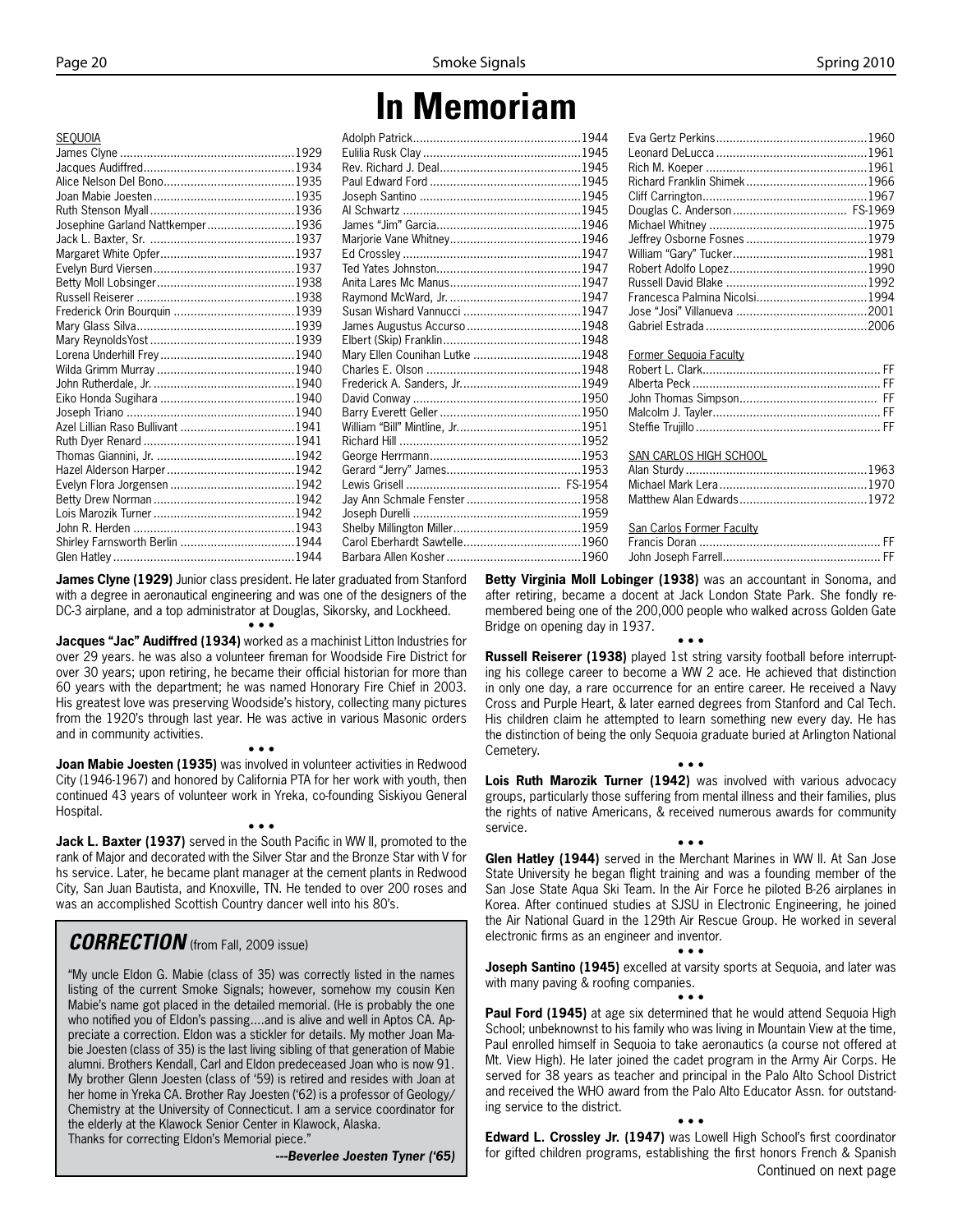# **In Memoriam**

Continued from previous page

classes In 1982, & chosen to be a member of the founding faculty of Rauel Wallenburg High School.

• • • **James Augustus Accurso (1948)** served a 20 year career as a judge. He served on the Justice Court, the Municipal Court, the Superior Court, and the Court of Appeal, every judicial level except the State Supreme Court. He also served as dean of the Judges College, an ongoing curriculum to help judges keep abreast of judicial rules & procedures. • • •

**Barry Everett Geller (1950)** married Sequoia graduate **Nan Kimball** and worked as a graphic and commercial artist, after college graduation. His art appeared in many magazines, among them, Fortune & The Saturday Evening Post. He illustrated for many high profile people, including Alex Haley, Bobby Kennedy, Truman Capote, and Jimmy Breslin. • • •

**William "Bill" Mintline (1951)** drove a Sequoia school bus prior to being hired by the CHP, where he retired after 26 years as the Lt. Commander at the Gold Run, CA, office. He later served as Colfax Chief of Police for nine years.

• • • **Joseph Alfred Durelli (1959)**, member of Sequoia's Sports Hall of Fame where he was a highly successful pitcher and was the MVP of the then-traditional North vs. South Peninsula Athletic League championship game. He played professionally for the Philadelphia Phillies, and later owned several automobile dealerships on the Peninsula.

• • •

**Rich Koeper (1961)** was a mainstay as part of the 33 game undefeated Sequoia football team, still a San Mateo County record. He was a threesport star at Sequoia, and named football Nor Cal Player of the Year. He played football (was named All-American) & baseball at Oregon State, where he was an assistant football coach during the 1970's. Rich later played professionally in the NFL. The celebration of his life at the OSU athletic facility was attended by over 400.

• • • **Richard Franklin Shimek (1966)**, after graduating from San Jose State, worked as a technician at USGS. He also worked in the semi-conductor industry as a process engineer at Read-Rite, holding two patents for Alumina Material.

**Cliff Carrington (1967)**, grandson of Otis Carrington, lived in Weaverville for 35 years, where he worked for the Dept. of Fish & Game, and was active in the local fire department for 20 years, serving as assistant chief and fire chief.

• • •

• • • **Robert L. Clark-Sequoia teacher** during the 1950's. He lived in San Francisco & Sacramento, before moving to Magalia,

• • • **Alberta Peck**, taught English and Public Speaking at Sequoia following WW II, and co-authored the highly respected text book, "The Art of Public Speaking." She was passionate about literature, politics, gardening and the San Francisco Symphony.

• • • **John Thomas Simpson** taught Social Studies, and was a counselor at Sequoia, and later Carlmont High School. • • •

**Malcolm J, Taylor** taught General Science, Physics, coached football & wrestling during the late 1940's, and early 1950's. He moved to Menlo Atherton High, where he taught the same courses and coached, and later was named M-A principal.. He served as principal at Ravenswood High School, and Attendance Officer for the Sequoia District.

• • •

**Steffie Trujillo**-She won recognition for her work in bilingual education at both the Sequoia and the Redwood City Elementary School Districts. She served on several local committees and boards, and supported numerous charities.

SAN CARLOS HIGH SCHOOL - Please see "Dons' Doings" on p. 10.

## **SHARE YOUR MEMORIES...**

**P.E. IN THE 1950's:** Jim Clifford of the history archives at the Redwood City Library is writing an article about the Sequoia PE courses of the 1950s. He saw an old movie that showed a class at work and he was impressed by how fit the students were.

He'd like to hear from alums who want to share their memories of those days. Jim's phone is 650-365- 0937. Or e-mail sequoiahsalumni@earthlink.net and we'll forward your stories to Jim.

• • •

Mark Meltzer (1967) writes: "My late father Theodore "Ted" Meltzer taught Latin and Journalism at Sequoia (and also Carlmont and MA) in the 1950s. I ask that you post a request in Smoke Signals for any of his former Sequoia, Carlmont or MA students to contact me with memories of what he was like as a teacher."

 Anyone with memories to share about Mr. Meltzer may contact Mark at: boeing337@aol.com, or mail your memories to SHSAA-memories, P.O. Box 2534, Redwood City, CA 94064-2534, and we'll forward them to Mark.

• • • **THE WAY IT WAS AT SEQUOIA: Patsy Rowe Webster (1946)** lauded the "excellent education and opportunities provided by Sequoia Union High School. The teachers were outstanding and memorable-Mr. Cherry, Mrs. Sterling, Mrs. Bigler, Mr. Tompset, Miss Truitt, Senor Bava, Mr. Spense, et al."

• • • **Dale Dawson (1960)** remembers: 1) Sophomore boys' P.E. shivering in the rain at 8 a.m. by the pool in ugly white swimsuits, eager to jump in the water to warm up! ... 2) Friday night football games, especially halftime, when the Cherokettes did their routine. ...3) Watching the world series at lunch in the gym; a tiny TV was on a table and everyone sat on the floor and cheered. ... 4) Coach Frank Griffin's obstacle course was grueling but fun!

### *NEW DISPLAY FOR ART IN CARRINGTON HALL*

SHSAA has used part of a generous donation by two anonymous alumni to purchase a Walker hanging system for the arcade. The District maintenance department found some molding left over from the Carrington Hall restoration. They also helped match paint and installed the molding. There are enough components to hang fourteen or so pieces of art.

We hope the new display areas will be enjoyed by all. We can't wait to see wonderful student art adorning our beloved Carrington Hall!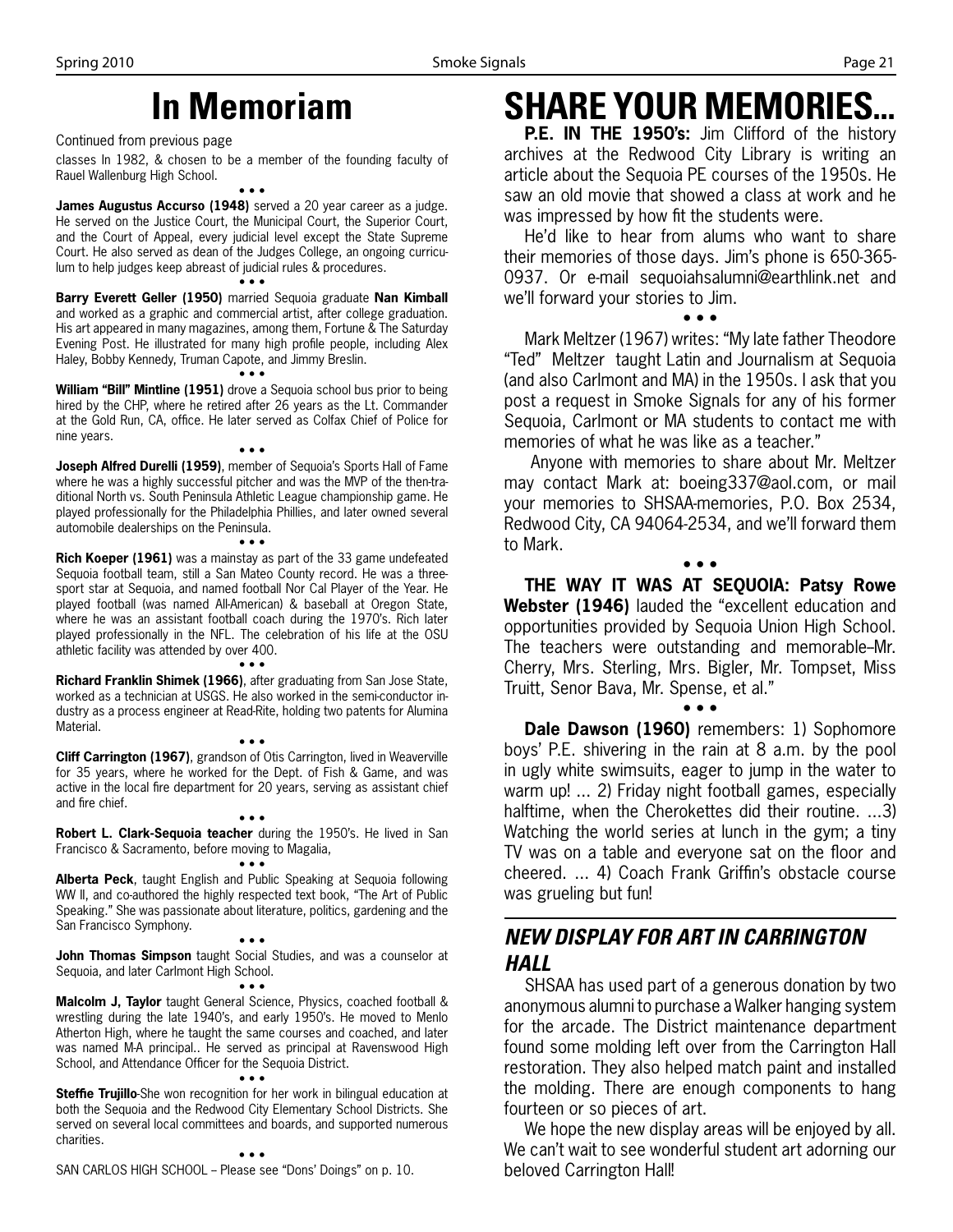# **The Returnable Page**

**Return this page to: SHSAA, P.O. Box 2534, Redwood City, CA 94064-2534, order/donate with PayPal on our Website (www.SequoiaHSAlumniAssoc.org) or e-mail information to: sequoiahsalumni@earthlink.net**

| $City$ __                                                            |                                                                                                                      |                                           |
|----------------------------------------------------------------------|----------------------------------------------------------------------------------------------------------------------|-------------------------------------------|
| Phone (                                                              |                                                                                                                      |                                           |
| Home                                                                 | Work                                                                                                                 |                                           |
|                                                                      | Please contact me about the SHSAA Legacy Society's planned giving.                                                   |                                           |
|                                                                      | Enclosed is my business card & benefit to members, for SS ad @ \$50/issue                                            |                                           |
|                                                                      | Yes, I would like to receive Smoke Signals via e-mail instead of snail mail! Please give your name and e-mail above. |                                           |
| I'd like to donate to:                                               | • General Fund (for Alumni Operations)                                                                               |                                           |
|                                                                      | • Tea Garden Maintenance Endowment Fund                                                                              |                                           |
|                                                                      | • "Spirit of the Seal" Scholarships Endowment Fund                                                                   |                                           |
|                                                                      | • Sequoia "Cherokee Grants" (for school programs)                                                                    |                                           |
|                                                                      | • Smoke Signals Publication Fund                                                                                     |                                           |
|                                                                      | • Athletic Honors Committee Fund                                                                                     |                                           |
|                                                                      | • SHSAA Sports Scholarship                                                                                           |                                           |
|                                                                      | • Del Sarto Scholarship (baseball/softball)                                                                          |                                           |
|                                                                      | • Sequoia Veterans Memorial                                                                                          |                                           |
|                                                                      | • Books by/about Sequoians Collection<br>• "Bob Andersen Field" Fund                                                 |                                           |
|                                                                      |                                                                                                                      |                                           |
|                                                                      |                                                                                                                      |                                           |
|                                                                      |                                                                                                                      | Total \$                                  |
|                                                                      |                                                                                                                      |                                           |
|                                                                      |                                                                                                                      |                                           |
|                                                                      |                                                                                                                      |                                           |
|                                                                      | WANT TO SERVE? _____ on the Board?  or on the following committees:                                                  |                                           |
| __ Smoke Signals                                                     | __ Athletic Review                                                                                                   | <b>Special Events</b>                     |
| Cherokee Grants                                                      | Labeling for Mailing                                                                                                 | Merchandise                               |
| Archives & Display                                                   | Annual meeting                                                                                                       | Help in booth (July 4th or Picnic)        |
|                                                                      |                                                                                                                      |                                           |
|                                                                      | <b>BALLOT --- 2010</b>                                                                                               |                                           |
| (see article about candidates on p. 8)                               |                                                                                                                      |                                           |
|                                                                      | Please vote for no more than 6 people.                                                                               | <b>SURPLUS YEARBOOKS</b>                  |
| Pat Schath Bernard<br>John Castro                                    |                                                                                                                      | Please circle the book(s) you wish to buy |
| Carolyn Abbott Livengood                                             |                                                                                                                      | 1987, 1989, 1990, 1991, 1996              |
| Nancy Lebkicher Oliver                                               |                                                                                                                      | @ \$20 ea.                                |
| Ken Rolandelli                                                       |                                                                                                                      | Add \$7 per book for                      |
| Marian Aragon Wydo<br>Write-in name (with phone numbers and e-mail): |                                                                                                                      | shipping & handling<br>Yearbook Total:    |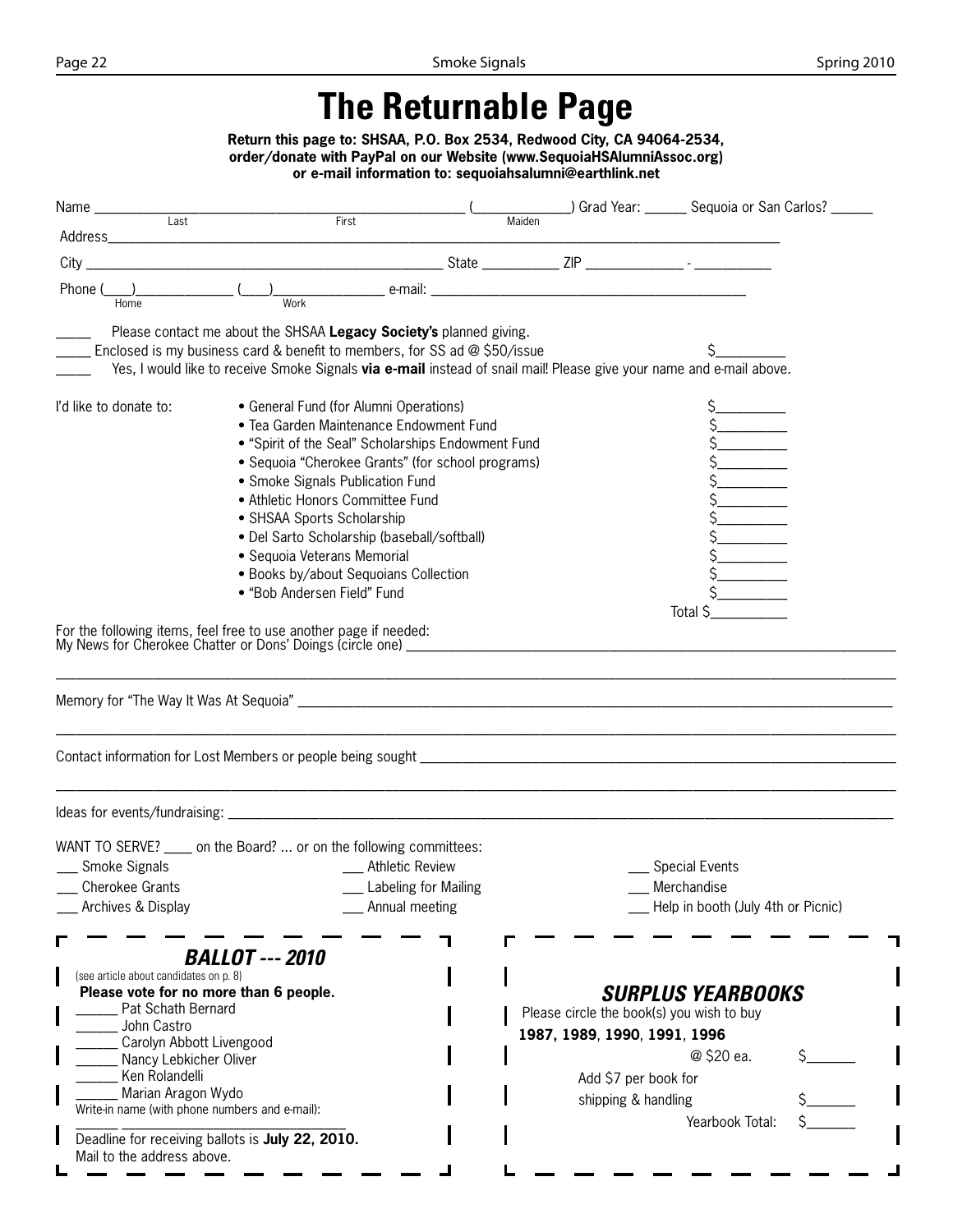## SHSAA Membership Application

| $\overline{Last}$               | First                                                                                                                                                                                                                                                                                                                                                                                                                                                       |        |                |
|---------------------------------|-------------------------------------------------------------------------------------------------------------------------------------------------------------------------------------------------------------------------------------------------------------------------------------------------------------------------------------------------------------------------------------------------------------------------------------------------------------|--------|----------------|
|                                 |                                                                                                                                                                                                                                                                                                                                                                                                                                                             | Maiden |                |
| $City$ $\_$                     |                                                                                                                                                                                                                                                                                                                                                                                                                                                             |        |                |
| Phone (<br>Home                 | $\overbrace{\hspace{2.5cm}}^{\text{(}}$ $\overbrace{\hspace{2.5cm}}^{\text{(}}$ $\overbrace{\hspace{2.5cm}}^{\text{(}}$ $\overbrace{\hspace{2.5cm}}^{\text{(}}$ $\overbrace{\hspace{2.5cm}}^{\text{(}}$ $\overbrace{\hspace{2.5cm}}^{\text{(}}$ $\overbrace{\hspace{2.5cm}}^{\text{(}}$ $\overbrace{\hspace{2.5cm}}^{\text{(}}$ $\overbrace{\hspace{2.5cm}}^{\text{(}}$ $\overbrace{\hspace{2.5cm}}^{\text{(}}$ $\overbrace{\hspace{2.5cm}}^{\text{(}}$     |        |                |
| (circle one)                    |                                                                                                                                                                                                                                                                                                                                                                                                                                                             |        |                |
|                                 |                                                                                                                                                                                                                                                                                                                                                                                                                                                             |        |                |
|                                 | * Is it ok to use occupation/interests in Smoke Signals for Cherokee Chatter or Dons Doings? ____ yes ____ no                                                                                                                                                                                                                                                                                                                                               |        |                |
| Type of Membership:             |                                                                                                                                                                                                                                                                                                                                                                                                                                                             |        |                |
|                                 | 1) SEQUOIA: Class of ________ Graduate ____ Former Student (not graduate) ____                                                                                                                                                                                                                                                                                                                                                                              |        |                |
|                                 | 2) SAN CARLOS: Class of ________ Graduate ____ Former Student (not graduate) ___                                                                                                                                                                                                                                                                                                                                                                            |        |                |
|                                 |                                                                                                                                                                                                                                                                                                                                                                                                                                                             |        |                |
|                                 | GIFT from: Gift card will be sent to the above address unless otherwise specified.                                                                                                                                                                                                                                                                                                                                                                          |        |                |
|                                 |                                                                                                                                                                                                                                                                                                                                                                                                                                                             |        |                |
| I would also like to donate to: | \$50 per lifetime membership:<br>• General Fund (ongoing Alumni Operations)<br>• Tea Garden Maintenance Endowment Fund<br>• "Spirit of the Seal" Scholarships Endowment Fund<br>• Sequoia "Cherokee Grants" (directed to school needs)<br>• Smoke Signals Publication (\$4,000 per issue)<br>• Athletic Committee Fund<br>• SHSAA Sports Scholarship<br>• Seguoia Veterans Memorial<br>• "Bob Anderson Field" Fund<br>• Books by/about Sequoians Collection |        | 50<br>Total \$ |
|                                 | Make checks payable and mail to: SHSAA, P.O. Box 2534, Redwood City, CA 94064-2534<br>Not sure if you're a member? Check the mailing label. If there is a number by your name, you're a member!                                                                                                                                                                                                                                                             |        |                |

## Sequoia Alumni Merchandise

|             | All Shirts Reduced! WHILE SUPPLIES LAST! |       |       | <b>Memorabilia</b>           |            |
|-------------|------------------------------------------|-------|-------|------------------------------|------------|
|             | <b>T-Shirt — LIMITED SIZES</b>           |       | B-1   | Bottle "Shirt" *             | \$3        |
|             | 50/50 Cotton/Poly. or Cotton             |       | P-1   | Sequoia Lapel Pin *          | \$5        |
| $T-3$       | White Shirt, Purple Logo                 | \$5   | P-2   | 50-year Grad Disk *          | \$3        |
|             | Sizes: M, XL only                        |       | $P-3$ | Sequoia Pen *                | \$2        |
|             |                                          |       | M-1   | Mouse Pad *                  | \$5        |
|             | <b>Sweatshirts - LIMITED SIZES</b>       |       |       | R-1 Sequoia Replica          | \$5        |
|             | 50/50 Cotton/Poly., 9 oz.                |       |       | LP-1 License Plate Holder    | \$18       |
|             | S-6 White Crewneck, Purple Logo          | S12 . |       | LP-2 2 License Plate Holders | 2 for \$35 |
|             | Sizes: M. L XL only                      |       |       | <b>Key Chains</b>            |            |
|             |                                          |       |       | $C-2$ Gold (padlock) $*$     | \$15       |
| <b>DVDs</b> |                                          |       |       | C-3 Silver ("C" style) *     | \$15       |
| D-1         | Veterans Memorial Dedication             | S15   |       |                              |            |

### Sequoia Pen!



Purple Ball Point Pen, imprinted with:

Sequoia High School Alumni Assoc. " Go Cherokees" Redwood City, CA www.sequoiahsalumniassoc.org

| Item                       | Qty | Size                                                                                                                                                       | Price Each                          | <b>Total Price</b> |
|----------------------------|-----|------------------------------------------------------------------------------------------------------------------------------------------------------------|-------------------------------------|--------------------|
|                            |     |                                                                                                                                                            |                                     |                    |
|                            |     |                                                                                                                                                            |                                     |                    |
|                            |     |                                                                                                                                                            |                                     |                    |
| Keychain wording:          |     | Subtotal                                                                                                                                                   | Shipping (see chart)<br>Grand Total |                    |
| Ship to Name:              |     |                                                                                                                                                            |                                     |                    |
| Address, City, State & Zip |     | Make checks payable to: SHSAA, P.O. Box 2534, Redwood City, CA 94064-2534<br>Items mailed in US only. No CODs. Price/items/availability subject to change. |                                     |                    |

| Shipping & Handling Charges*          |            |  |
|---------------------------------------|------------|--|
| \$3.00 - \$10.00                      | Add \$4.00 |  |
| \$11.00 - \$20.00                     | Add \$6.50 |  |
| over \$20.00                          | Add \$8.50 |  |
| *except for: D-1, B-1, P-1, P-2, P-3, |            |  |
| C-2, C-3, M-1, Only add \$1.50 each   |            |  |

Information and photos available at www.sequoiahsalumniassoc.org or call 650/592-5822. e-mail: sequoiahsalumni@earthlink.net